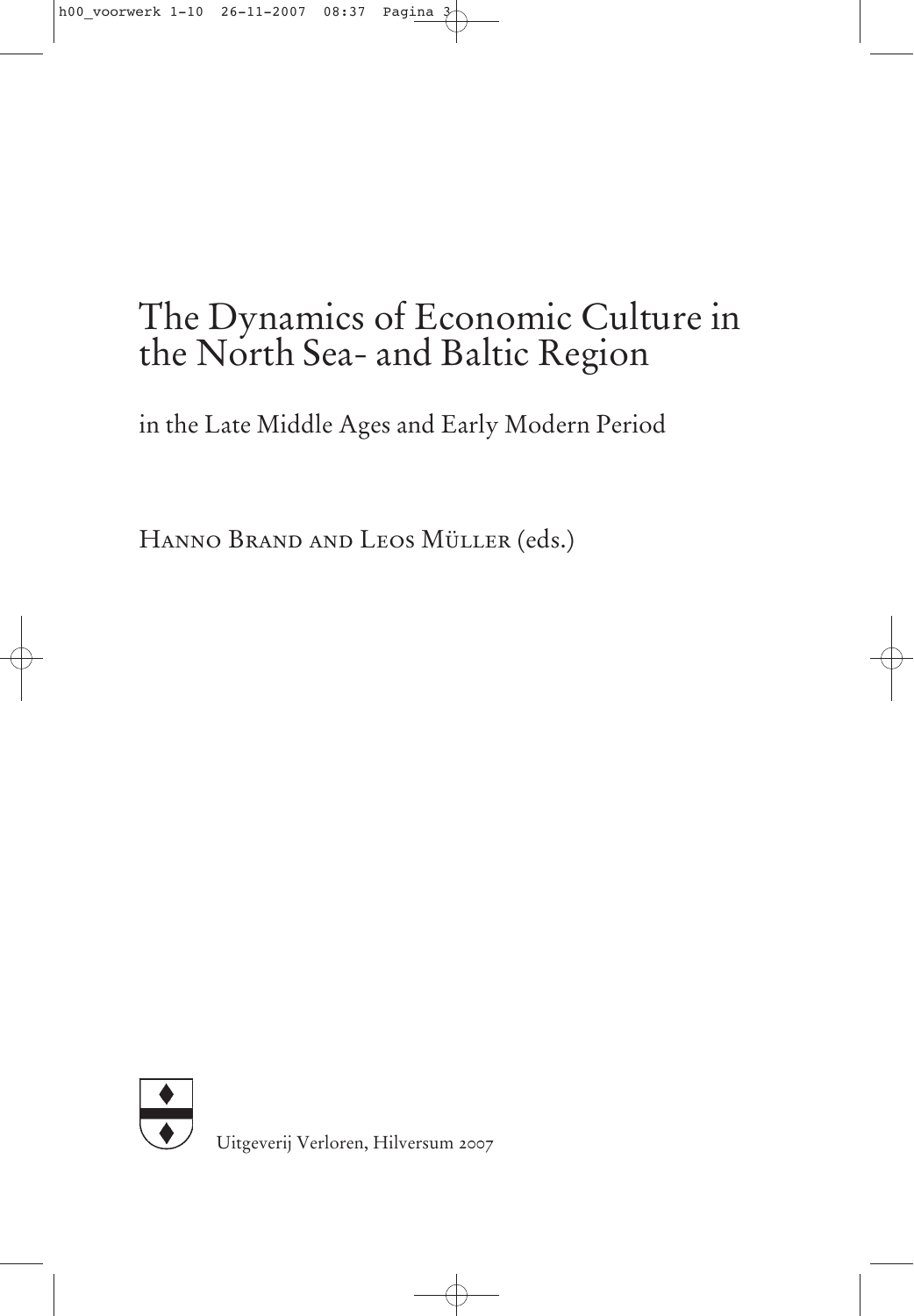Hanno Brand

# Habsburg and Hanseatic diplomacy during the Sound controversy of 1532

At several occasions during the first decades of the  $16<sup>th</sup>$  century, the struggle for free access to the Baltic markets provoked war between the County of Holland and the Wend cities under the leadership of Lübeck.<sup>1</sup> With Lübeck's control over the main commercial currents along the east-west axe through the Sound at stake, the town deployed her naval force in 1510-1514 and in 1522-1524 against Holland's merchant shipping through the Sound.2 Military alliances with the Wend and eastern Baltic towns in one case and with Denmark and Danzig in the other were built in order to interrupt Holland's commercial traffic through the Danish waters. Whilst trying to secure its trading interests in the Baltic, in which grain imports from Prussia and Livonia played a vital role, Holland invoked the help of the Habsburg government in order to resolve the conflicts both by arms and diplomatic means. Although relaxation of the Sound blockades was realized during conferences in Bremen in 1514 and Copenhagen in 1524, commercial tensions between Lübeck and the County of Holland provoked a new closure of the Sound in the years 1532-

1 Research for this article was made possible by a Post-Doc Grant from the Netherlands Organization for Scientific Research (NWO).

2 A useful introduction to the topic remains: L. Lahaine, 'Die Hanse und Holland von  $1474$  bis  $1525'$ , *Hansische Geschichtsblätter*, 24 *(henceforth HGbll.)* (1918) pp. 227-279. Habsburg military action during the conflicts in alalysed in L. Sicking, *Zeemacht en onmacht. Maritieme politiek in de Nederlanden 1448-1588* (Amsterdam 1998) pp. 106-122. (translated as: *Neptune and The Netherlands: state, economy and war at sea in the Renaissance* (Leiden 2004). A summary is offered in: Idem, 'Die offensive Lösung. Militärische Aspekte des holländischen Ostseehandels im 15. und 16. Jahrhundert', *HGbll.*, 117 (1999). The role of Holland's Estates in the Baltic conflicts is analysed in J. Tracy, *Hol*land under Habsburg role 1506-1566. The formation of a body politic (Berkeley, Los Angeles, Oxford 1990) pp.105-114 and more specific for the period 1510-1514 in J.P. Ward, *The Cities and States of Holland (1506-1515). A participative system of government under strain* (unpublished doctoral thesis, Leiden 2001) pp. 198-202. The Habsburg-Danish constellation in the conflicts is treated in L.V.G. Gorter-van Royen, 'Denmark and Habsburg: the Netherlands between dynastic and European policies in the beginning of the sixteenth century', in J.Ph.S. Lemmink, J.S.A.M. van Koningsbrugge (eds.) *Baltic affairs. Relations between the Netherlands and North-Eastern Europe 1500-1800* (Nijmegen 1990) pp. 75-85 [Baltic Studies, I].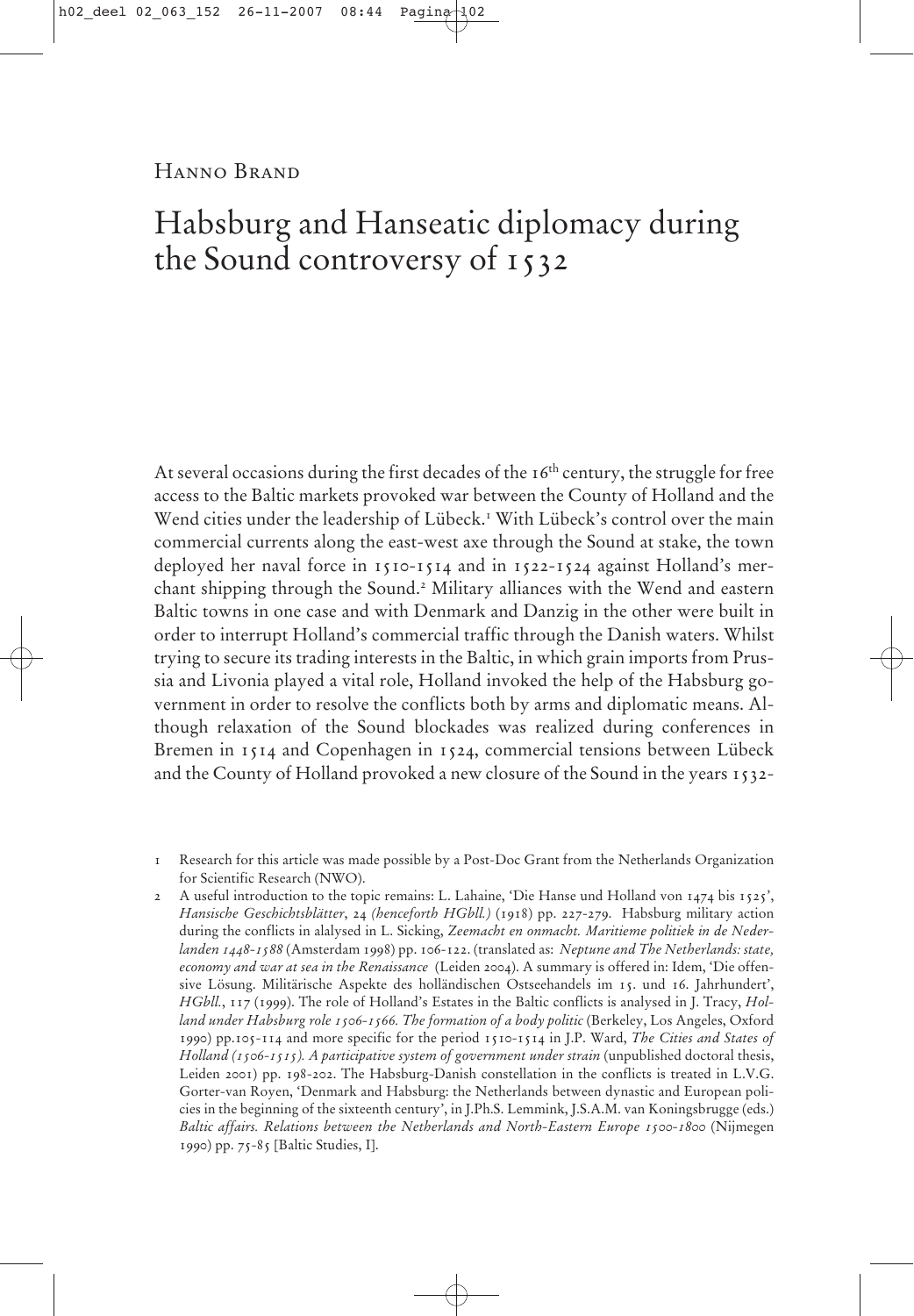1534.3 This case study goes into the diplomatic resolution of the first phase of the conflict, which was characterized by Lübeck's efforts to forge an anti-Hollandish alliance with Denmark. The analysis of two conferences in Copenhagen in the course of 1532, allow a deeper insight in how Holland's towns and Estates activated the Habsburg administration for its own commercial interests in the region. The theme fits within the larger context of the emerging antagonism between the rising sovereign state and the Hanseatic League on the one hand and the subsequent changing balance of power in Baltic trade in the early  $16<sup>th</sup>$  century on the other.

# **The origins of the conflict**

The Sound Blockade of 1532 is directly related to the forced exile of King Christian II in Holland during the period 1523-1531. The combined forces of Frederick, Duke of Holstein, Lübeck, Danzig and the Swedish rebel Gustav Wasa, forced the Danish King to flee his country.4 Weary of living eight years in exile and frustrated by his failure to obtain support from his Habsburg family-in-law to re-conquer his kingdom, he finally opted for an offensive approach. In 1530, Christian II assembled some 8000 armed forces in East-Frisia and invaded the Low Countries. Pillaging the countryside and even threatening the cities of Delft and The Hague, he appeared before Amsterdam in the autumn of  $1531$ .<sup>5</sup> Under pressure of military

- 4 L.V.G. Gorter-van Royen, *Maria van Hongarije, regentes der Nederlanden* (Hilversum 1995) pp. 197- 210. Sicking, *Zeemacht en onmacht*, pp. 110-111. J.C. Beyer, 'King in exile: Christian II and the Netherlands 1523-1531', *Scandinavian Journal of History*, 11/1 (1986) pp. 211-224. See for developments in Denmark preceeding and after Christian's flight: M. Venge, *Christian 2.s fald. Spillet om magten i Danmark januar-februar 1523* (Odense 1972) [Odense University Studies in History and Social Sciences vol. 6] and M. Venge, "Når finden føjer sig…". Spillet om magten i Denamrk marts-december 1523 (Odense 1977) [Odense University Studies in History and Social Sciences, vol. 47].
- 5 Literature on this episode is abundant. See a.o. J. ter Gouw, *Geschiedenis van Amsterdam,* IV (Amsterdam 1884) pp. 208-214. R. Häpke,'Der Untergang der hansischen Vormachtstellung in der Ostsee (1531-1544)', *HGbll.*, 18 (1912) pp. 92-93. Häpke, *Die Regierung Karls V.,* pp. 138-150. More recent accounts in Gorter-van Royen, *Maria van Hongarije,* pp. 210-212. Idem, 'Denmark and Habsburg', pp. 81-84. Beyer, 'King in exile', pp. 224-225. Sicking, *Zeemacht en onmacht*, p. 114. Tracy, *Holland under Habsburg rule*, p. 107. J.C.A. De Meij, 'Oorlogsvaart, kaapvaart en zeeroof', in G. Asaert, J. van Beylen en H.P.H. Jansen, *Maritieme geschiedenis der Nederlanden*, I (Bussum 1976) p. 321. See also the contemporary report on the events by Holland's secretary mr. Aert van der Goes: *Register gehouden by Aert van der Goes ... van alle die dachuaerden by deselfs Staten s'Landts van Holland gehouden mitsgaders die resolutiën, propositiën ende andere gebesogneerden in voisiz dachuaerden gedaen, 31 jan. 1524-28 dec. 1543* (s.d, s.l.) pp. 170-171. (henceforth Van der Goes, *Dagvaarten)* who deplores the emperor's inactivity in the matter. The Amsterdam secretary Andries Jacobszn. found himself in Brussels at the time but reported later. Municipal Archives (henceforth MA) Amsterdam inv. 29 Protocol van Andries Jacobszn. 1528-1539 (henceforth Protocol AJ) (film nr. 6656) pp. 218- 219.

<sup>3</sup> See for Habsburg involvement in the Bremen conference H. Brand, 'Habsburg Diplomacy during the Hollando-Wend War of 1510-1514', in H. Brand (ed.) *Trade, diplomacy and cultural exchange. Continuity and change in the North Sea area and the Baltic (ca. 1350-1750)* (Hilversum 2005) pp. 113-135 [Groninger Hanze Studies, 1].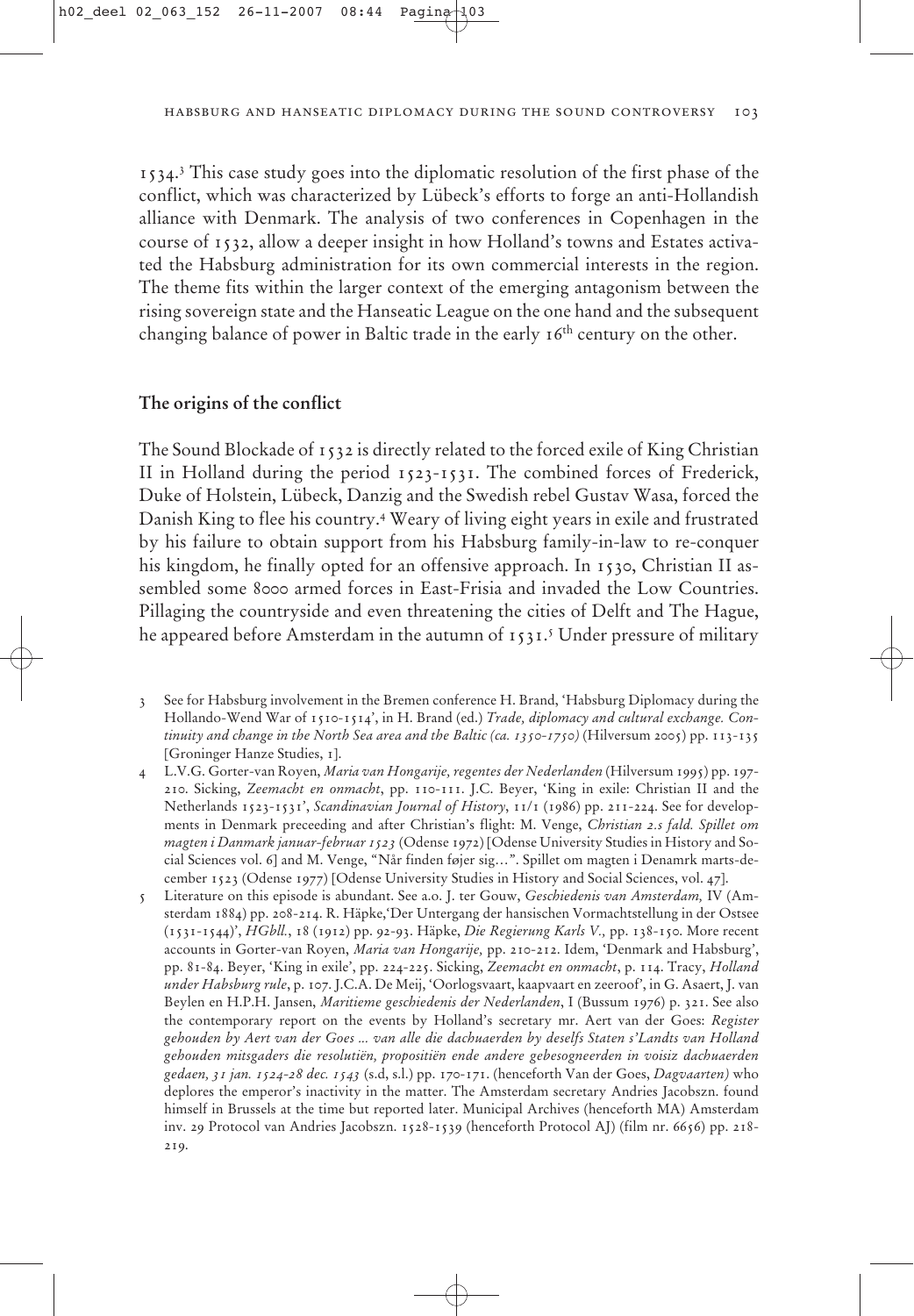force and the prospect that Dutch trading interests in the Baltic might be hurt, Holland's Estates and the emperor Charles V provided Christian with 12 armored ships and 18.000 guilders in bare. As a reward he promised Amsterdam and Holland free access through the Sound in case his campaign bore fruit.<sup>6</sup> The exiled King left Holland in October for a winter campaign in Norway. The enterprise turned into a disaster as it ended with Christian's capture and his life time imprisonment in July 1532.7

Immediately after the arrival of Christian's troops in Norway, the Danish king Frederick I of Holstein and Sweden's ruler Gustav Wasa turned to Lübeck for military assistance. During Diets in Neumünster and Copenhagen, Lübeck and Danish delegates decided to close the Sound for all mercantile traffic. Lübeck also wanted the Hanseatic towns in the eastern Baltic to interrupt their westborne trade in order to prevent that military supplies reached Christian II.8 Warships set sail to Copenhagen and to the Northsea where vessels from Holland were captured and a village on the isle of Texel plundered in the early spring. Denmark arrested ships in the Sound region and the Elbe river, but the coalition partners left vessels from Brabant and Zealand unmolested.9

The attacks were justified with the argument that Holland's support to Christian II represented a violation of the treaty of Copenhagen of 1524. During the war with Denmark of 1522-1524, Lübeck had closed the Sound for strategic reasons, but the blockade also served as a means to interrupt Holland's advance into the Baltic and in Scandinavia.10 Trying to reduce the volume of Dutch shipping through the Sound and Belts, Lübeck, Hamburg and the Wend towns proposed the introduction of a quota system. The plan, however, failed due to fierce opposition from Lübeck's coalition partners King Frederick I of Denmark and the Prussian town Danzig. The latter, being the second largest harbour in the Baltic, owed its position largely to trade with the Habsburg Low Countries and quite logically had no intention to curtail Dutch shipping. Frederick's I refusal to endorse the plan was the result of his free trade policy which should pose a counterweight to Lübeck's dominant position in Scandinavia. The Danish-Hanseatic alliance was unable to hide its internal divisions for the Habsburg delegates, negotiating the relaxation of the Sound blockade during a Diet at Copenhagen in July 1524. They witnessed a crucial diplomatic defeat for both Lübeck and Hamburg as the Hanseatic delegation

6 See for the treaty: National Archives The Hague (henceforth NA) Ambtenaren Centrale Regering (henceforth ACR) inv. 1059.

7 G.A. IJssel de Schepper, *Lotgevallen van Christiern II en Isabella van Oostenrijk, koning en koningin van Denemarken; voornamelijk gedurende hunne ballingschap in de Nederlanden* (Zwolle 1870) pp. 214-216, 361-365. K. Fritze, G. Krause, *Seekriege der Hanse: das erste Kapitel deutscher Seekriegsgeschichte* (Berlin 19792) pp. 162-163.

8 G. Waitz, *Lübeck unter Jürgen Wullenwever und die europäische Politik*, I (Berlin 1855) pp. 129-130.

9 Häpke, *Die Regierung Karls V.*, p. 155. Idem, 'Der Untergang', p. 94.

10 See for a detailed account of this conflict: Lahaine, 'Die Hanse und Holland', pp. 264-276. Häpke, *Die Regierung Karls V.*, pp. 123-125. Hanno Brand, 'The Low Countries and the Sound question during the Danish-Wend war of 1522-1524', forthcoming.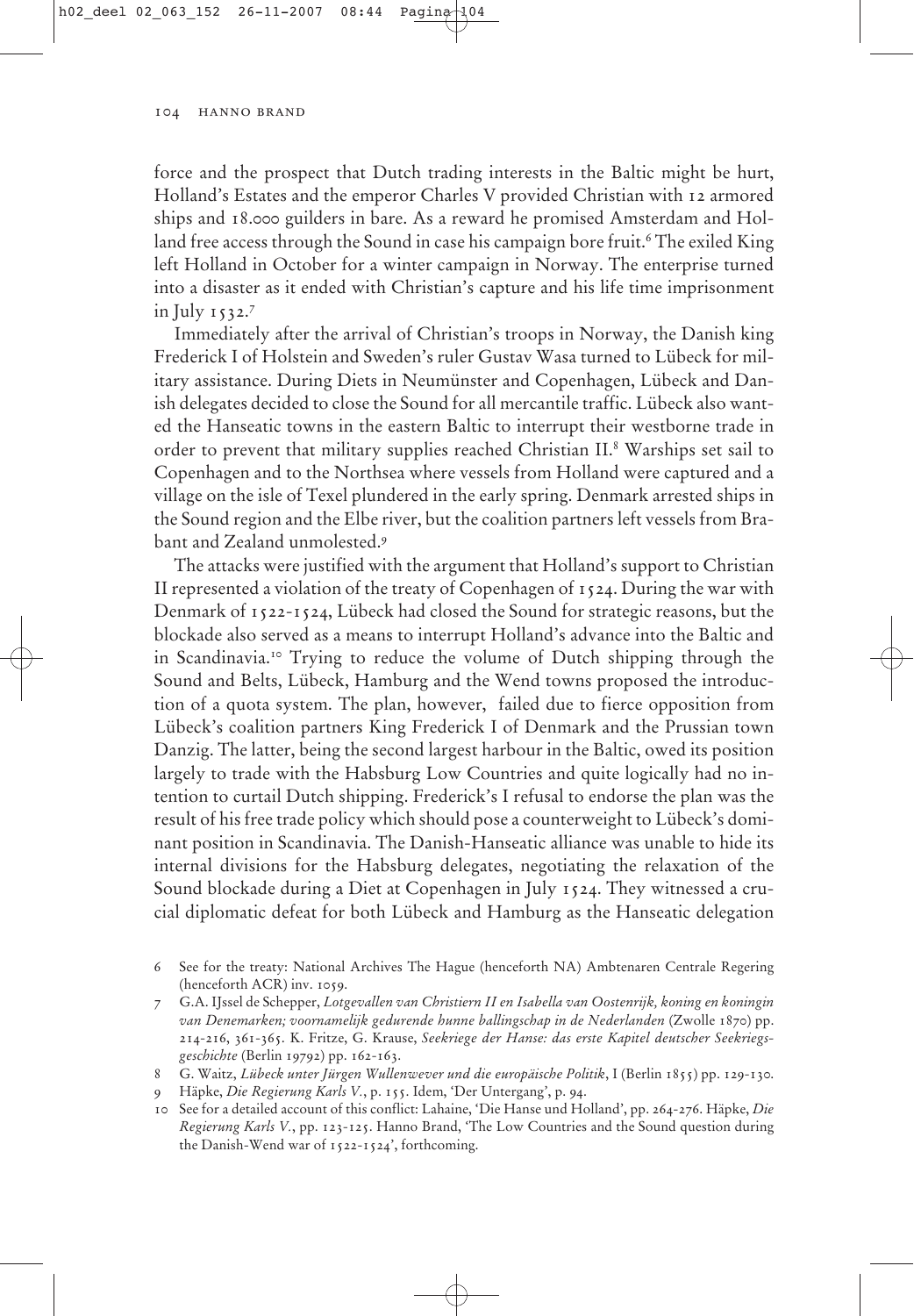granted Holland's merchants free access to the Baltic on the sole condition that the County of Holland refrained from delivering support to Christian II.

Since then, anti-Hollandish sentiments in Lübeck increased. The Hanse's leading city intended to exploit the war against Christian II to crush economic competition of foreign powers in the west, as well as to contain increasing competition of cities like Danzig, Riga and Reval (Tallinn) in the east. But measures were primarily directed against the County of Holland which was seen as the main force behind the change in the balance of commercial power at the detriment of the Northern German Hanse towns. Local outcries for the restoration of Lübeck's former leading position grew louder, as protestant bourgeois circles took over power from the more liberal catholic patriciate in 1531. It allowed the rise of the populist Jürgen Wullenwever, who quickly manifested himself to be the champion of anti-Dutch trading policies.<sup>11</sup>

Lübeck's attempts to forge an anti-Hollandish alliance between Denmark and the Wends failed from the very beginning. Lübeck sent an embassy to Gottrop on January  $2<sup>nd</sup>$  1532, where it insisted on a Danish war declaration in case Holland decided to come to the aid of Christian.<sup>12</sup> Despite Denmark's dependency on military support from Lübeck, the king refused to engage a military conflict that extended the duration of the military campaigns against Christian II. Such a policy was bound to hurt good relations between the King and the Holstein nobility which was engaged in direct trade with the Hollanders through the Northern-German make shift harbors.<sup>13</sup> Also the Danes argued during a second Diet in Neumünster on 22-24 January, that they could not afford a prolonged interruption of salt imports from France in which the Dutch had a large share.<sup>14</sup> Such dependencies explain the reconciling tone in the letter to Amsterdam of January 13<sup>th</sup>, in which Frederick I announced the implementation of a Sound blockade. The king emphasized that relaxation of the blockade was to be expected at Quasi Modo 1532 (7 April) and promised the Dutch free access to the Sound and the Baltic as soon as the war with Christian II had ended in his favor. Requests to interrupt commissioning of trade to foreign merchants sailing in westward direction in order to prevent possi-

<sup>11</sup> R. Postel, 'Auf dem Weg zum letzten Tagfahrt (1520-1669)' in J. Bracker, V. Henn und R. Postel, *Die Hanse. Lebenswirklichkeit und Mythos* (Lübeck 19993) pp. 170-171. J. Schildhauer, K. Fritze, W. Stark, *Die Hanse* (Berlin 1975) pp. 227-230. See also K. Friedland, 'Das wirtschaftspolitische Erbe Jürgen Wullenwevers', *HGbll.*, 89 (1971).

<sup>12</sup> H. Handelmann, *Die letzten Zeiten Hansischer Übermacht im Skandinavischen Norden* (Kiel 1853) p. 189. W.-D. Hauschild, 'Frühe Neuzeit und Reformation: Das Ende der Großmachtstellung und die Neuorientierung der Stadtgemeinschaft', in A. Graßmann (ed.) *Lübeckische Geschichte* (Lübeck 1997<sup>3</sup>) p. 393.

<sup>13</sup> Tracy, *Holland under Habsburg rule*, p. 108.

<sup>14</sup> Waitz, *Lübeck unter Wullenwever*, I, pp. 131-132.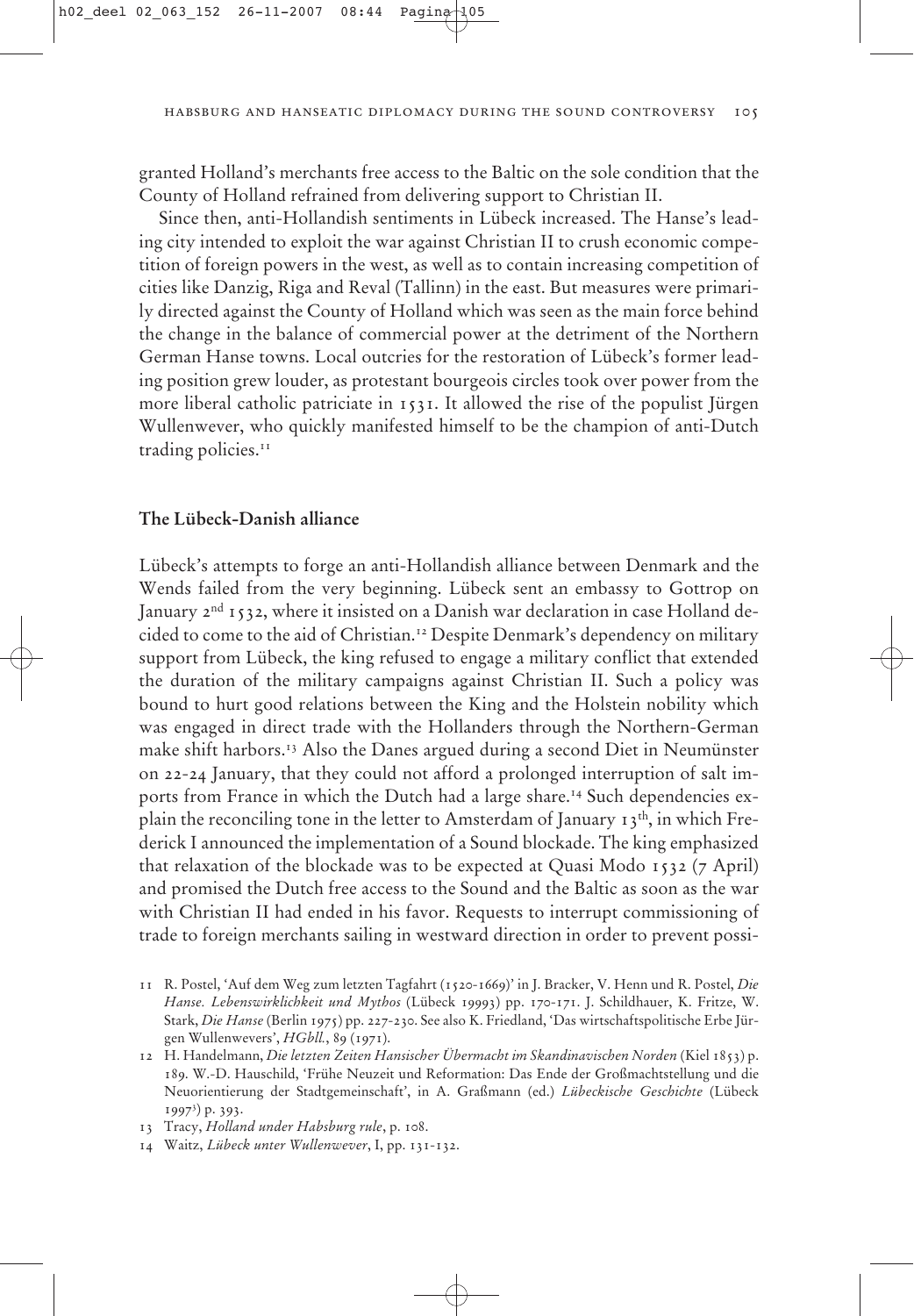ble support to Christian II were sent to the Baltic cities, whilst Danzig was convinced to detain all Dutch ships in it's harbour during winter.<sup>15</sup>

Talks in Neumünster (22-24 January 1532) where Denmark should be convinced of the necessity of a prolonged war against Holland, ended therefore inconclusive. The Danish delegation refused to take an official standpoint but finally committed to a secret agreement, which implied that a war declaration against Holland was to be issued in case it violated the blockade.<sup>16</sup> Frederick I nonetheless insisted that negotiations with Holland should take place in Hamburg on April  $7<sup>th</sup>$ , 1532.<sup>17</sup> In the follow-up to the Neumünster Diet, Lübeck's attempts to rally the Wend towns behind it's cause met strong opposition from Hamburg, Lüneburg and Wismar. Only Stralsund and Rostock were prepared to prolong the Wend alliance, but insisted that military force should only be used to prevent the restoration of Christian II.18

The Danish-Wend alliance was discussed again during a Diet in Copenhagen which started on April 1, 1532 with separate talks between Lübeck and the Wend cities Stralsund and Rostock. The Lübeck delegation carried instructions which linked sustained military support against Christian II to Denmark's commitment to implement a harsh policy against the County of Holland.<sup>19</sup> The odds seemed favorable to such a bargain. The Danes had captured five ships from Holland making part of Christian's fleet in Norse waters on March 21st, which reinforced allegations of Dutch assistance to the disposed king. Furthermore, Amsterdam had sent letters to Frederick I, confirming that it was about to resume its shipping through the Sound and prepared to use violence when needed. It also announced not to attend the proposed Hamburg Diet. Amsterdam's decision was to be overruled by the regent and the emperor later, but at that specific moment the letter determined the course of the negotiations in Copenhagen.20

Again Lübeck's attempts to gain support for a policy geared to long-term curtailment of Dutch commercial influence met profound resistance. The delegacies from Stralsund and Rostock were not allowed to sign an anti-Dutch alliance. Their mandates concerned exclusively the restoration of their trading privileges in Denmark, as was promised during the negotiations in Neumünster earlier that year.

- 15 *Ibidem,* pp. 127-133. K. Lanz (ed.) *Staatspapiere zur Geschichte des Kaisers Karls V. aus dem Königlichen Archiv und der Bibliothèque de Bourgogne zu Brüssel* (Brussels 1845) p. 79. Van der Goes, *Dagvaarten*, p. 177.
- 16 G. Wentz (ed.) *Hanserezesse. Vierte Abteilung. Hanserezesse von 1531-1560. Erster Band 1531- 1535 juni* (Weimar 1941) nr. 54. (henceforth HR IV/1)
- 17 Waitz, *Lübeck unter Wullenwever*, I, pp. 132-133.
- 18 HR IV/1, nr. 54.
- 19 R. Häpke, 'Die Sundfrage und der Holländisch-Lübische Konflikt auf der Tagung zu Kopenhagen (April 1532)', *Zeitschrift des Vereins fur Lübische Geschichte und Altertumskunde*, XIV (1912) p. 97. The leading envoys of the delegation were the Lübeck councillor Nikolaus Bardewick and Jürgen Wullenwever, representative of the Lübeck burghers. W.-D. Hauschild, 'Frühe Neuzeit und Reformation', p. 393.
- 20 Waitz, *Lübeck unter Wullenwever*, I, pp. 134-135. Häpke, 'Die Sundfrage', pp. 101, 109. Lübeck wrote Rostock on April 1 that Amsterdam had rejected the invitation to attend the Hamburg Diet. Also Frederick I accused Amsterdam of having done so. HR IV/1, nrs. 87, 94.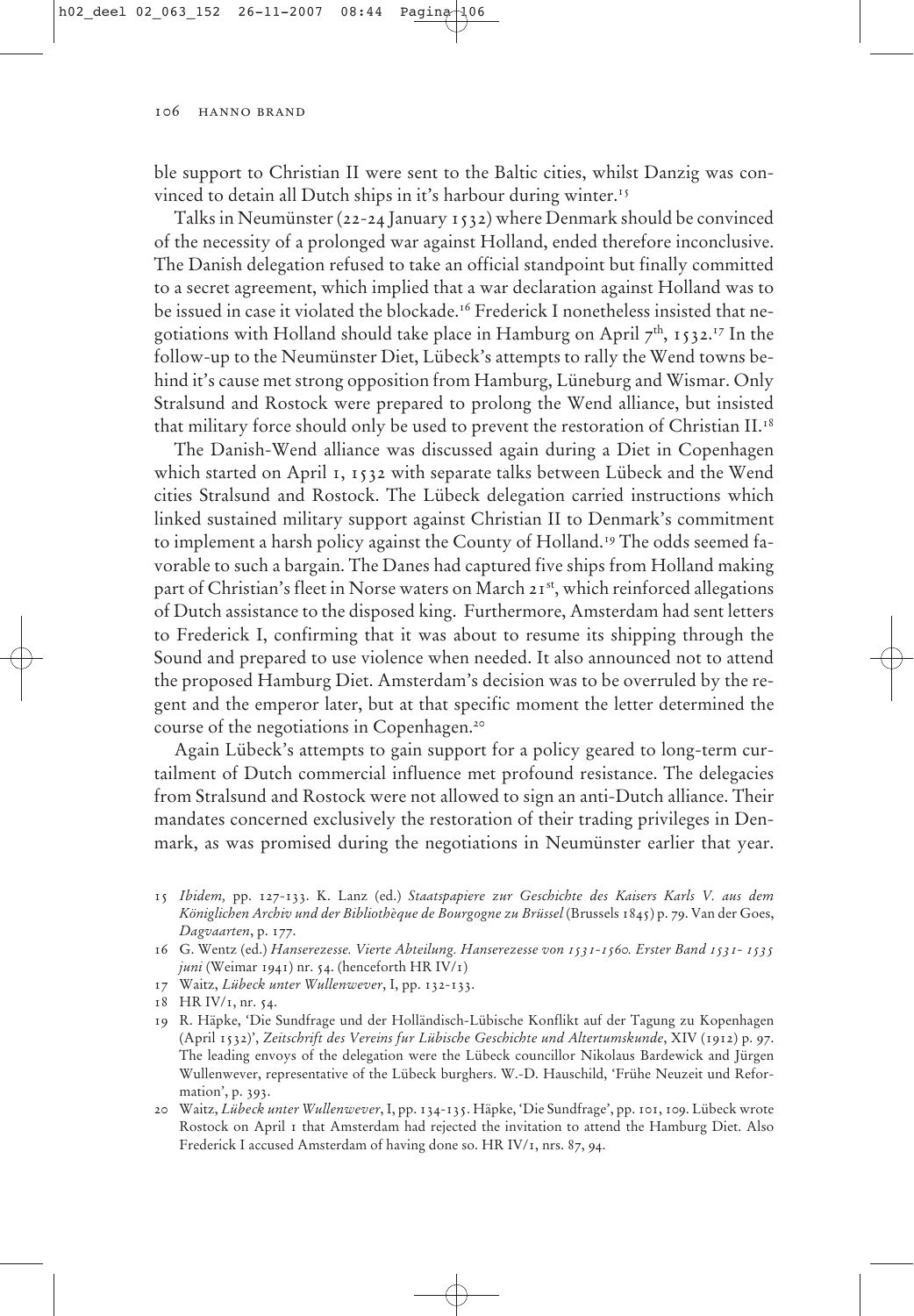Nonetheless, they agreed to support Lübeck during its military campaigns against Christian  $II^{21}$  Since only Lübeck could show instructions to negotiate an alliance with Denmark, the Wend cities stayed away from the conference room.<sup>22</sup>

Negotiations between Lübeck and Denmark were largely determined by the message sent by the Amsterdam council, which left no doubt about the emperor's support to the Dutch case. Intimidated by the letter's content, the king's German chancellor Wolfgang von Utenhoffen pointed to the risks of war at several fronts against Denmark. Such a danger seemed imminent since also Danzig, Riga, Reval and several other Baltic towns were opposed against the interruption of Dutch trade in the Baltic. A coalition between Holland and their Baltic trading partners might come about, as was an alliance with the duke of Brunswick or other princes who might attack Denmark from the south. The chancellor also argued that the emperor was likely to support his subjects in Holland seen his dependence on the financial means of the County's major towns.<sup>23</sup> The Danes preferred also further negotiations with Holland during a Diet in Copenhagen, scheduled for June 24<sup>th</sup>. Until that time the Sound would remain closed for all traffic from the Low Countries and for all transport from Danzig to Holland.24 Under threat of retreat of Lübeck's military support, Frederick I finally also agreed to undertake military action in case Holland refused to attend the announced Copenhagen Diet or resumed its eastbound trade before the fixed date had expired.25 Although the result did not satisfy Lübeck's high expectations, such commitments left room for some hope that in case a prolonged closure of the Sound was put in place, Holland would be obliged to give way to the coalition's demands. In the meantime, the negotiations in Copenhagen, which lasted until May  $6<sup>th</sup>$ , had prevented the organization of the proposed Diet in Hamburg, implying that the Sound blockade was to last until the planned meeting in Copenhagen in summer.<sup>26</sup>

Deliberations took a remarkable turn as the Lübeck delegate Jürgen Wullenwever linked naval support to the restoration of the League's traditional staple policy and the introduction of a quota system. Wullenwever arguments are revealing, since they underpin the failure of traditional Hanseatic policies within Lübeck itself. A new staple policy was needed because even Lübeck traders circumvented the

- 21 HR IV/1, nr. 69 § 5. Häpke, 'Die Sundfrage', pp. 99-100, 107, 111.
- 22 HR IV/1, nr. 69 § 9.
- 23 Häpke, 'Die Sundfrage' pp. 101, 109-110. Waitz, *Lübeck unter Wullenwever*, I, pp. 134-135. HR IV/1, nr. 69 § 4.
- 24 Häpke, 'Die Sundfrage', p. 113. Waitz, *Lübeck unter Wullenwever*, I , pp. 135-136. HR IV/1 nrs. 91, 102-105. Danzig enjoyed Danish privileges allowing her to continue its shipping through the Sound even in war time, but these were now suspended. A Danzig delegation was in Hamburg in April and May in order to obtain relaxation of the Sound blockade. As nothing was accomplished there, the delegates decided to travel to Denmark and were finally granted audience on May  $30<sup>th</sup>$ . The King honoured Danzig's request but made an exception for shipping towards the Low Countries and to Zeeland in particular. In a letter to the Danzig magistrate, the delegates advised their council to express its gratitude, though not by granting military support to Denmark, but by sending money.
- 25 Häpke, 'Die Sundfrage', p. 102.
- 26 Häpke, *Die Regierung Karl V.*, p. 155.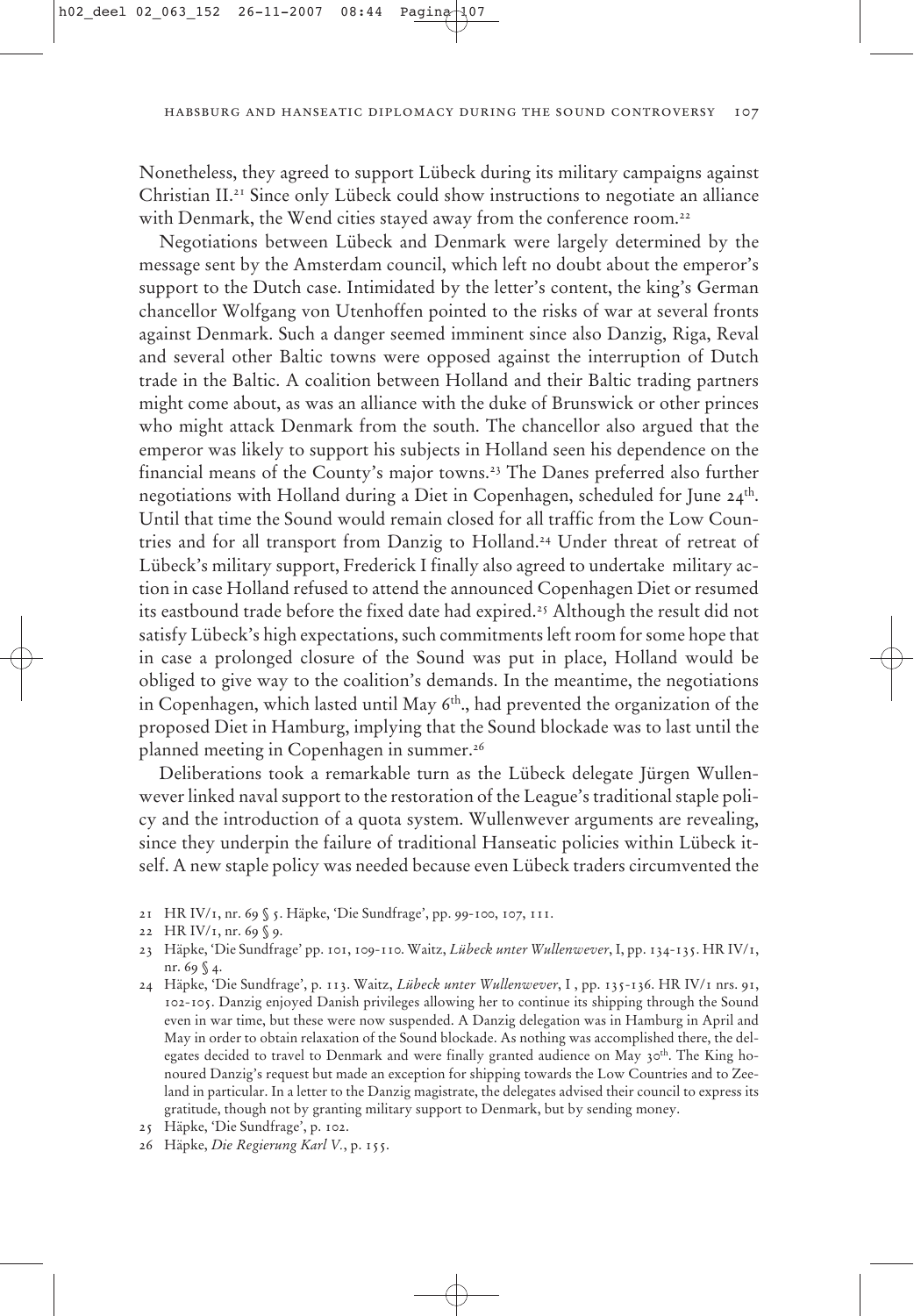town staple and sent their commissionaires to the Prussian and Baltic cities, from where they traded directly with western partners.<sup>27</sup> For the merchants it was a matter of cutting transaction costs with the result that capital flew from Lübeck to the east and west without any return in taxes and tolls for the Trave staple.<sup>28</sup> The negative spin-off was reinforced as direct English and Dutch trade through the Sound expanded. With the introduction of a staple policy through the Trave river, Lübeck hoped to redirect the downward spiral. The delegacy stressed that the staple policy concerned all regions involved in the Sound trade and did not envisage Holland in particular. The plan highlighted also the economic competition in the North Sea and Baltic region and reactivated the old debate on the issue of free and direct trade. The quota system was on the other hand explicitly designed to curtail Holland's commercial expansion in the Baltic region<sup>29</sup>.

The plans were unrealistic, not in the least because neither Lübeck nor Denmark possessed the military means to secure the implementation of a combined staple- and quota policy. Denmark declined because only the County of Holland and Amsterdam in particular, and not the Habsburg Low Countries as a whole, were accused of having supported Christian II. In the east such measures could be taken against Riga, Reval or Pernau, but not against Königsberg or Prussia which had delivered several ships to Frederick's fleet. Also Danzig's privileges in Denmark, which allowed the city's merchants to trade on certificate with France and England, even in war time, had to be respected. The Danish king clearly mistrusted Lübeck's intentions related to its trading relations with its Dutch competitors. But as Denmark refused to adhere to the quota proposals, the Lübeck delegation threatened to leave the conference.<sup>30</sup>

In an atmosphere, which was, according to chancellor Von Utenhoffer determined by distrust and lack of credibility, a compromise between the delegations was reached.31 Arrests against vessels from Holland sailing through the Sound was continued and the staple policy was to be implemented for a period of ten years in case the Low Countries violated the Sound blockade or refused to attend the scheduled Copenhagen Diet. Plans regarding the introduction of the quota system were, however, abandoned. With regard to the war against Christian II, which seemed to reach its final stage, the military alliance was to be re-enforced.32 Frederick I, however, refused to ratify the agreement and degraded the concept-treaty into a working document without clear commitments.33 Once again, Lübeck's attempts to bring about an anti-Dutch alliance with Denmark had failed. Still, the concept offered prospects for a stronger implementation of Lübeck's policies in the near fu-

30 Häpke, 'Die Sundfrage', pp. 105, 121.

<sup>27</sup> HR IV/1, pp. 38-39, nr. 69 § 6-13. Waitz, *Lübeck unter Wullenwever*, I, p. 138. Häpke, 'Die Sundfrage', p. 115. Idem, 'Der Untergang', pp. 98-100. Fritze, Krause, *Seekriege der Hanse,* p. 163. Hauschild, 'Frühe Neuzeit und Reformation', p. 393-394.

<sup>28</sup> Häpke, 'Der Untergang', p. 98.

<sup>29</sup> Handelmann, *Die letzten Zeiten*, p. 190.

<sup>31</sup> Ibidem. pp. 105, 123-125.

<sup>32</sup> Waitz, *Lübeck unter Wullenwever*, I, p. 143. Häpke, 'Der Untergang', p. 100.

<sup>33</sup> Handelmann, *Die letzten Zeiten*, pp. 191-192.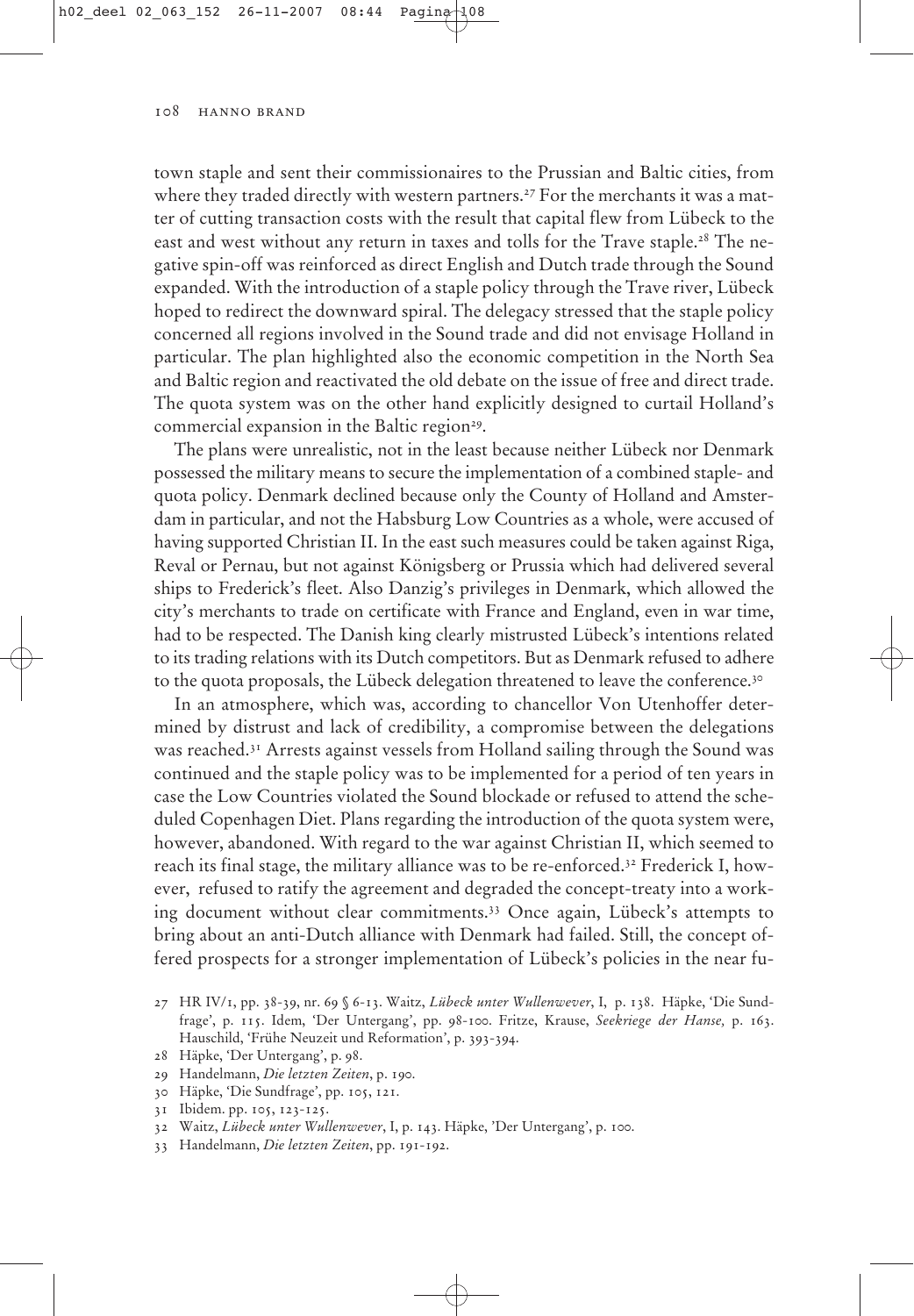ture. The city failed, however, to create an anti-Dutch alliance, not only because of fierce resistance from the Danish King, but also from the Wend cities, including Hamburg. None of the cities was prepared to take the risks of war with Holland or to link its fate to a cause they considered as serving only specific Lübeck interests.

# **Dutch preparations for the Copenhagen Diet (May-June 1532)**

Initially, the closure of the Sound had not provoked much turmoil in the Low Countries, since it was limited to the winter season and was supposed to be lifted at the beginning of the Diet on April  $7<sup>th</sup>$  in Hamburg. In February the Estates of Holland agreed to send a messenger to the towns of Danzig, Riga and Reval with letters written by Amsterdam in order to establish their position in the conflict. Holland's Council was informed about actual developments through Amsterdam's contacts in the Baltic maintained by the Fugger factor Poppius Occo and the Amsterdam council member Cornelis Benninck.34 By the end of March, Holland's Stadholder Van Hoogstraten was able to inform the regent Mary of Hungary that the Prussian and Baltic towns had declined King Frederick's invitation to join the war against Christian II and were ready to resume trading contacts with Holland.<sup>35</sup> The reassuring message implied that building of an anti-Dutch coalition of all Hanseatic towns in the Baltic region was not to be expected. The Estates even asked the regent to issue a general prohibition on shipping through the Sound and towards Norway as a clear signal of non-support to Christian II.36 Amsterdam's initial plans to enforce the passage through the Sound by violence and its intention not to participate in the Hamburg Diet, had therefore been overruled. Both Holland's Estates and the Habsburg government opted for a diplomatic resolution of the conflict. On request of Holland's Estates, which feared the damaging effects of the Sound Closure on grain prices, the regent ordered the composition of an embassy. It was to be headed by a member of the Brabantine Council as a representative of the regent and representatives of Holland's main towns.37

34 Tilly, *Holland under Habsburg rule*, p. 108 and footnotes 58-60. For Poppius Occo, see O. Nubel, *Pompejus Occo 1483 bis 1537. Fuggerfaktor in Amsterdam* (Thübingen 1972). Cornelis Benninck upheld friendly contacts with Fredrick's trusted councillor Melchior Rantzau, but it is unclear to what extent these contacts influenced the course of the events of 1532. J.E. Elias, *De Vroedschap van Amsterdam 1578-1795*, I (Amsterdam 1963) p. 143.

<sup>35</sup> R. Häpke (ed.) *Niederländische Akten und Urkunden zur Geschichte der Hanse und zur Deutschen Seegeschichte. Erster Band: 1531-1557* (Munich, Leipzig 1913) (henceforth NAU I) nr. 30.

<sup>36</sup> Van der Goes, *Dagvaarten*, pp. 176-178. In February the Amsterdam secretary Andries Jacobsz. traveled to Brussels in order to obtain a letter of excuse on behalf of Lübeck and Frederick I for the support delivered to Christian II and in order to obtain news concerning the blockade and its consequences for shipping through the Sound. MA Amsterdam inv. 5014-2 (1532) fo. 28. Amsterdam also co-operated to implement the prohibition on all eastward shipping through the Sound. Placards were published in the Watercities on costs of Amsterdam and a skipper from one of the Watercities who tried to circumvent the prohibitions was arrested by officials from Amsterdam. Ibidem, fo. 45vo.-46.

<sup>37</sup> NAU I, nrs. 28 footnotes 1 and 2, 29, 31 .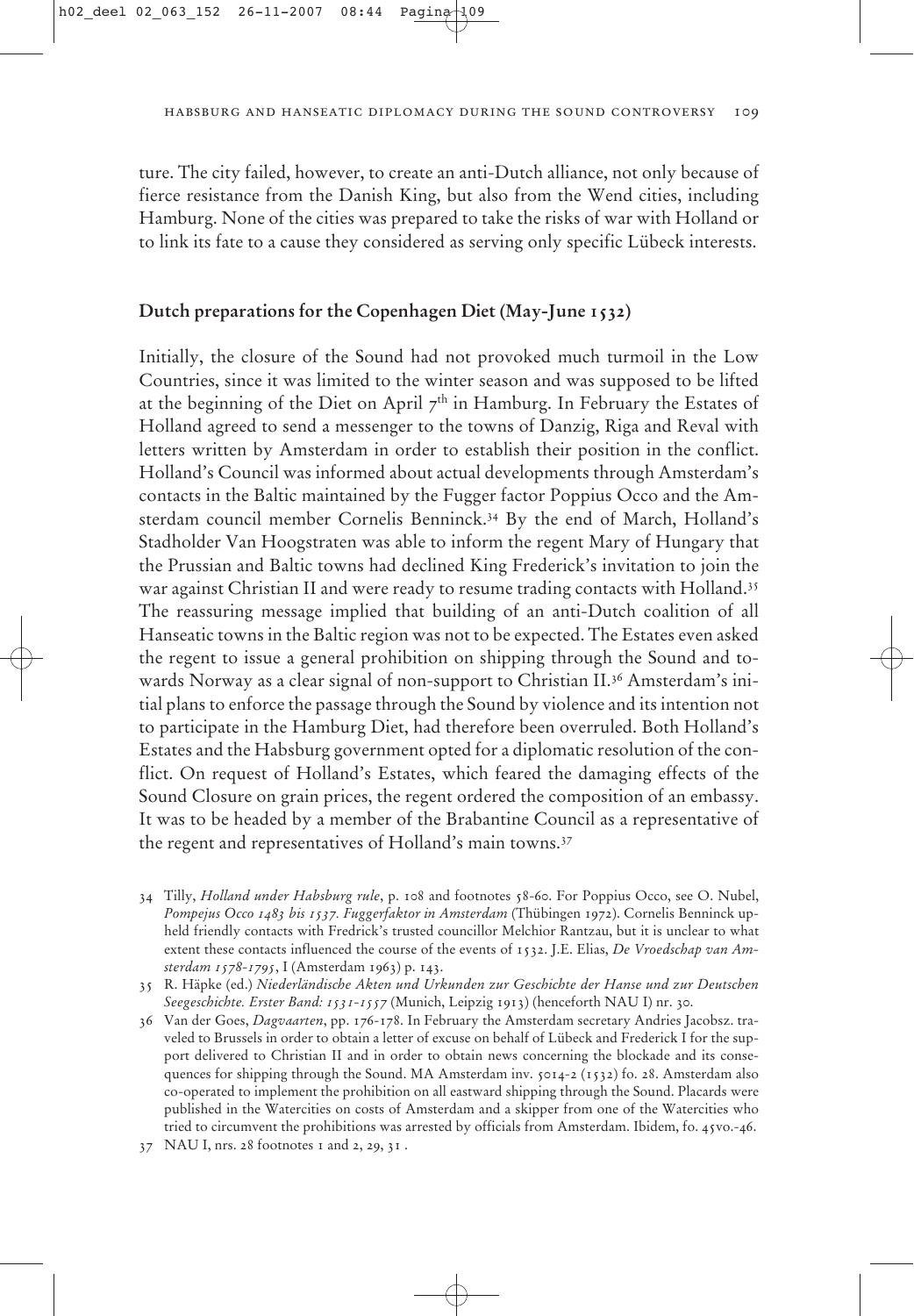In relation to Hanseatic procedures, it is interesting to see that explicit measures were taken to prevent that diverging points of view emerged during the negotiations. The Habsburg representative was ordered to travel to The Hague to discuss the matter with the Estates, and to get informed of the exact content of the 1524 treaty. He also received orders to check the urban mandates on contradictions, which then were to be corrected by the Council of Holland. Also the ambassador's instructions excel in clarity. Regent Maria of Hungary underpinned that support to Christian II was enforced and that she intended to adhere to the 1524 treaty. Prolongation of the Sound closure could not be discussed and threats with violence were to be added in case the well being of Holland's subjects was not respected.<sup>38</sup>

As the Dutch delegates arrived in Hamburg on April 18<sup>th</sup>, they received a confidential letter from Danzig indicating that the Danish King had decided to prolong the Sound's Closure.39 It then took several days of waiting before the Habsburg delegacy finally received the message that the Conference had been cancelled and postponed to June  $24<sup>th</sup>$  in Copenhagen. The embassy, composed of the imperial councillor Joost Aamszn. van der Burch, Heiman Jacobsz. van Ouderamstel40 and Cornelis Benninck41, respectively burgomaster and treasurer in Amsterdam, left Hamburg immediately for the Low Countries.

- 38 NAU I, nr. 28. The Amsterdam secretary Andries Jacobsz. traveled to The Hague in order to inform the Council of the arrival of five or six vessels from Hamburg in Veere and requested to proceed with their arrest in order to put pressure on the negotiations. MA Amsterdam inv.  $5014 - 2(1532)$  fo. 28vo.-29.
- 39 See for a detailed account of the preparations and costs of the Amsterdam delegation to Hamburg and Copenhagen: MA Amsterdam inv. 5014-2 (1532) fo. 28vo., 38-39vo.
- 40 Heiman Jacobsz. van Ouderamstel was elected five times burgomaster of Amsterdam between 1528 and 1535. He was one of the pre-reformist protégées of Jan Benninck (see below) who dominated the Amsterdam Council in the 1520's and 1530's. In 1528 he was, together with Cornelis Benninck and burgomaster mr. Pieter Conlijn, summoned before the Council of Holland in order to withstand accusations of favouring Lutheran tendencies. Being nominated sheriff in 1534, he maintained his tolerant policies, now at the benefit of the Anabaptists and was held responsible for dissident riots in 1534- 1536. H. van Nierop, 'De eenheid verbroken' in M. Carasso-Kok (ed.) *Geschiedenis van Amsterdam. Een stad uit het niets tot 1578* (Amsterdam 2004) pp. 317, 326-328, 335-339, 350-356.
- 41 Cornelis Benninck was a nephew of Jan Benninck, the former Amsterdam sheriff and present councillor in the Court of Holland. Jan Benninck had been a member of the Dutch delegation negotiating with the Wend cities in 1504 en maintained friendly contacts to Christian II. Cornelis Benninck was a brewer, ship owner and grain merchant and fulfilled the functions of treasurer and burgomaster in the Amsterdam council. Benninck was inclined towards the reformation and was dismissed with several other council members in 1538 after allegations of having favored the Anabaptist rising in Amsterdam. Accusations of having stolen 32.000 Philipguilders from the Amsterdam treasury, maybe combined with sufferings from insanity, might have provoked that he committed suicide in 1547. Häpke, *Die Regierung Karl V.*, p. 164. Ter Gouw, *Geschiedenis van Amsterdam*, IV pp. 279-284. Van Nierop, 'De eenheid verbroken' pp. 317-318, 350-356, 389-390. Lübeck resented him for his mocking remarks during negotiations in Bergen in 1532. Waitz, *Lübeck unter Wullenwever¸*I, pp. 368, 397.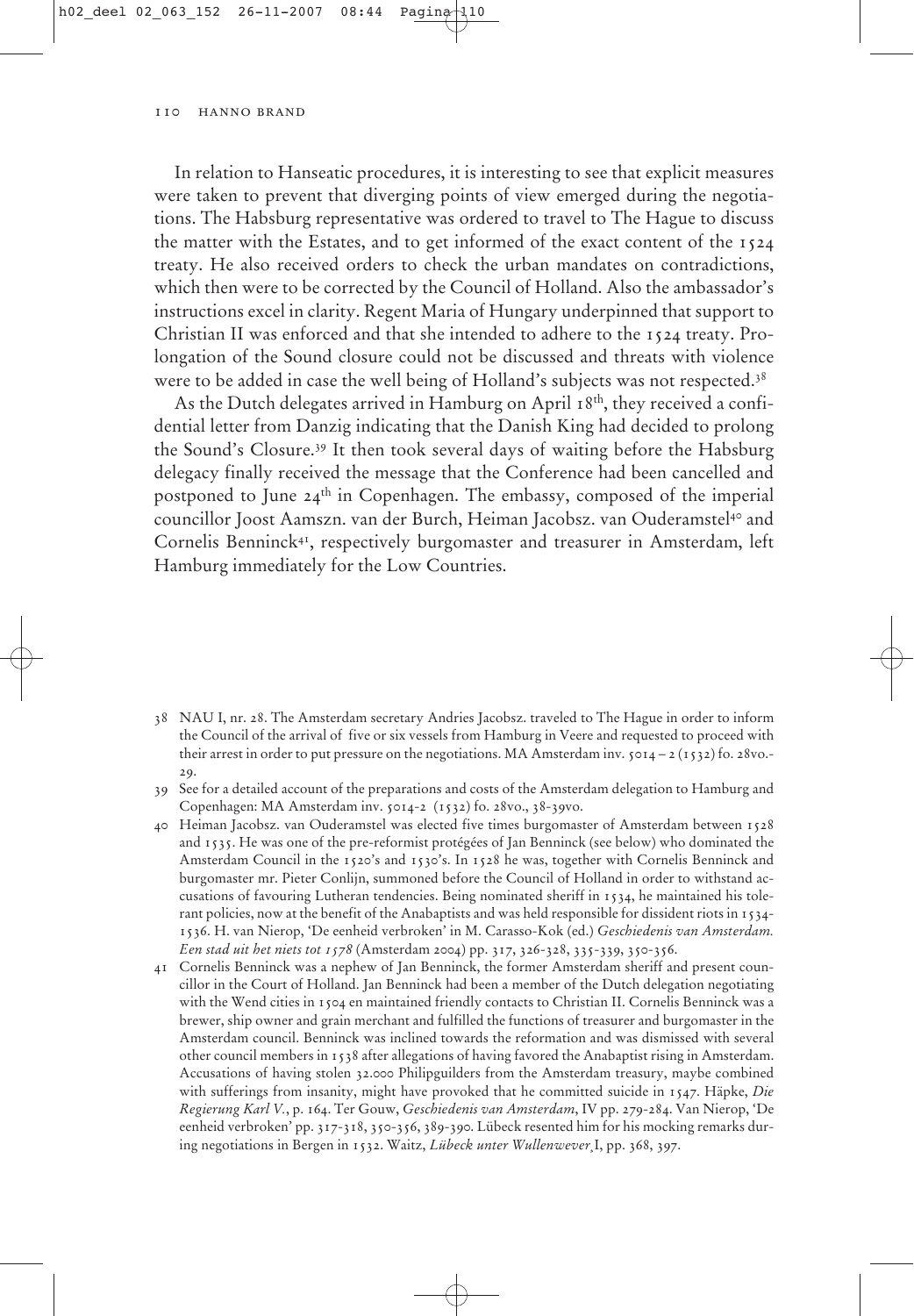The report, delivered by Van der Burch on May 18<sup>th</sup> in The Hague provoked a drastic reorientation of the regent's cautious diplomatic course.42 After intense consultation of the local and regional councils, the regent adopted a strategy which was based on three starting points: 1. augmentation of pressure on the Danish-Wend allies by the threat of military violence and confiscation of Wend commodities in the Low Countries; 2. invoking active participation of the emperor in the resolution of the conflict 3. lifting the issue from the limited Hollandish scale to a topic of general concern by invoking unconditional support of all provinces in the Habsburg Low Countries.

It must be stressed that Holland's major towns took the initiative for such a policy, which was then endorsed by the Estates, the Stadholder and the regional Council in Holland. Initially the Baltic matter bore a regional stamp because the emperor had charged Holland's stadholder Van Hoogstraten with the dossier and Amsterdam privately corresponded with the Baltic cities, Lübeck and the Danish king. Such a limited scope fitted well into both Lübeck's policies, who hoped to exploit Holland's isolation by playing it out against the other provinces in order to enforce commitments that suited Wend military and commercial objectives. For that reason, Holland's towns, the nobility and the regional Council of Holland preferred to treat the conflict as an imperial matter. They jointly appealed for action that comprised all provinces with trading interests in the Baltic.

Already during a Diet of the Estates on May 7-8 in The Hague, Amsterdam had proposed to enforce access to the Baltic by the formation of fourty warships, which should protect the commercial fleet, attack the enemy and close the Trave river for all traffic. It was immediately emphasized that the enterprise did not serve Holland's interests in particular but these of all regions in the Low Countries. Only such a line of argument could justify the claim that the emperor should cover 50% of the costs, whilst Holland, Zealand, Brabant and Flanders were jointly to furnish the other half. The proposal also implied confiscation of all commodities of the Wends in the Low Countries as a means to cover at least a part of the campaign costs.43 Equally, reports from the pensionaries from Leiden, Haarlem and Amsterdam show that the city councils shared the opinion that the conflict had to be treated as an imperial – and not as a regional matter.44

As information reached Holland that the Wends were increasing their naval force, Amsterdam introduced a second concept which comprised the enlargement of the fleet up to 60 warships and 8000 men, to be financed by the emperor, Holland's merchants and the County. The Estates and the Stadholder voted against the plan, since it put too much emphasis on the County of Holland and insisted on

<sup>42</sup> HR IV/1, nrs. 91, 102-105. NAU I, nrs. 45, 48. Gorter-van Royen, 'Denmark and Habsburg', p. 85. NAU I, nr. 31. The regent acted according to directives of the emperor who had insisted on keeping friendly relations with Lübeck.

<sup>43</sup> NAU I, nr. 39-1, 2. Häpke, *Die Regierung Karls V.*, p. 156.

<sup>44</sup> NAU I, 27-29 nr. 39-1, 2. Municipal Archives Haarlem, Vroedschapsboek Reg. B (1513-1532) fo. 271- 274. Regional Archives Leiden, inv. 384Vroedschapsboek 1522-1553, fo. 29-32. Prot. AJ, II, fo. 112-113.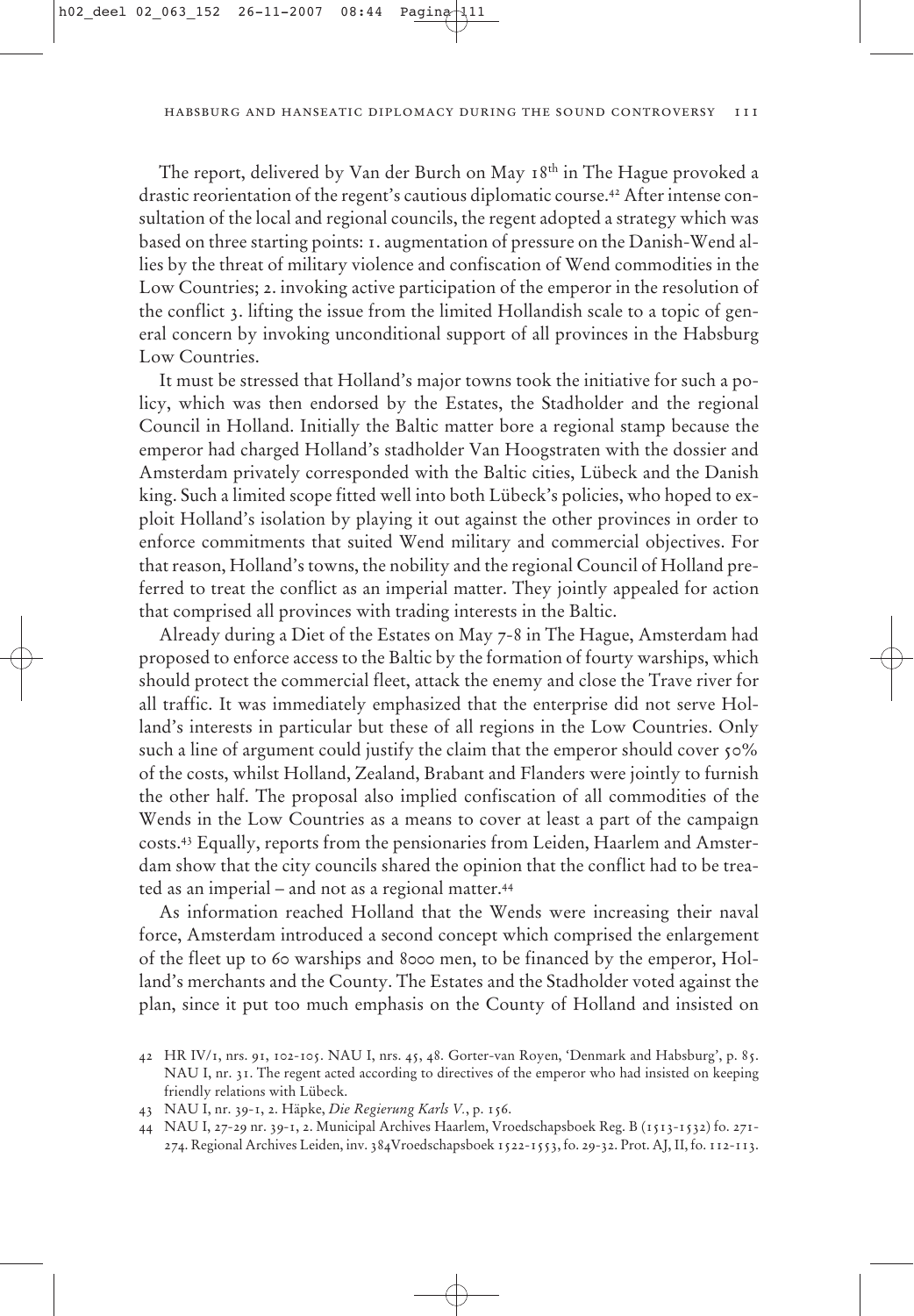measures in the emperor's name and on behalf of the Dutch provinces in general.45 In an extensive memoir of over 50 articles designed for the regent, the Stadholder produced convincing arguments justifying involvement of both the emperor and his provinces. Lübeck's and Denmark's attempts to limit the conflict to Holland, was in his view to understand as an attempt to divide the country and to provoke internal unrest. He even suggested, quite unrealistically, to bring Copenhagen and Helsingor under the emperor's control in order to safeguard Dutch trading interests in the future. Confiscation of all commodities of the Wends in the Low Countries was required to enhance pressure. Still the diplomatic course should not be abandoned. Letters from the regent to Frederick I might be useful and should contain apologies for the support to Christian II, a request to resume the Sound trade and the offer to refrain from all support to his rival in Norway in return. Also a delegacy was to be sent to the Copenhagen Diet, scheduled for 24<sup>th</sup> June.<sup>46</sup>

As the regent dressed a letter to Fredrick I, which nonetheless emphasized the regional focus of the conflict, her concept met severe criticism from mr. Pierre de St. Pierre, secretary in the Council of Holland. He recommended to address the king again and inform him about the emperor's support and the involvement of the Low Countries. His comments also referred to the disappointment among Holland's Estates on the regent's decision not to approve to proceed with the confiscations, and recommended to do so. Measures should be directed against the Wends but not against Danzig, Bremen and Ditmarschen who were still providing the Low Countries with grain supplies. He agreed with the Amsterdam concept but only in order to put pressure on the imminent talks in Copenhagen and warned against provoking a war. He also called upon the emperor to help to cover the costs and to mobilize the financial support of all provinces in the Low Countries. With regard to the mission to Copenhagen, St. Pierre suggested an ingenious move. The delegacy should see to arrive in Copenhagen before the Wends did, in order to start preparing negotiations with Frederick alone, which might provoke Lübeck's isolation.47

- 45 NAU I, nr. 42-1,2. Van der Goes, Dagvaarten I, 180-182. Sicking, *Zeemacht en onmacht*, pp. 114-116. Compare: Gorter van Royen, *Maria van Hongarije*, pp. 212-213. De Meij, 'Oorlogsvaart, kaapvaart en zeeroof', p. 321. De Mey suggests that Amsterdam's proposal to equip a fleet, implied that the town still supported Christian II. Compare: Beyer, King in exile, pp. 213-215 who argues that among merchant circles in Amsterdam support for Christian II still could be found. During a Diet in Utrecht (July 26th) Van Hoogstraten declared to be well informed about the fact that Amsterdam allowed it ships to set sail to Norway or to get them captured by Christian II in order to support his case. Because of the political risks involved, the stadholder demanded appropriate action. Van der Goes, *Dagvaarten*, pp. 182-184.
- 46 J.J. Altmeyer, *Histoire des relations commerciales et diplomatiques des Pays-Bas* (Brussel 1840) pp. 207-223. NAU I, nr. 44. For a Dutch version of the instruction, dressed on May 14th for mr. Abel van der Coulster, councillor in Holland's Council "Hof van Holland" and its secretary Pierre St. Pierre, see NA ACR inv. 1191. See also Häpke, *Die Regierung Karls V.*, pp. 156-157. In a letter to the regent, sent on May 18th., Van Hoogstraten also proposed to start negotiations with Hanseatic merchants in Bruges. NAU I, nrs. 46-47.
- 47 Altmeyer, *Histoire*, pp. 223-237. NAU I, nr. 49. Pierre St. Pierre made his proposals on May 22nd and recommended mr. Gerard Mulaert, member of the Grand Council in Malines and mr. Joost van der Burch as imperial delegates in the Copenhagen embassy.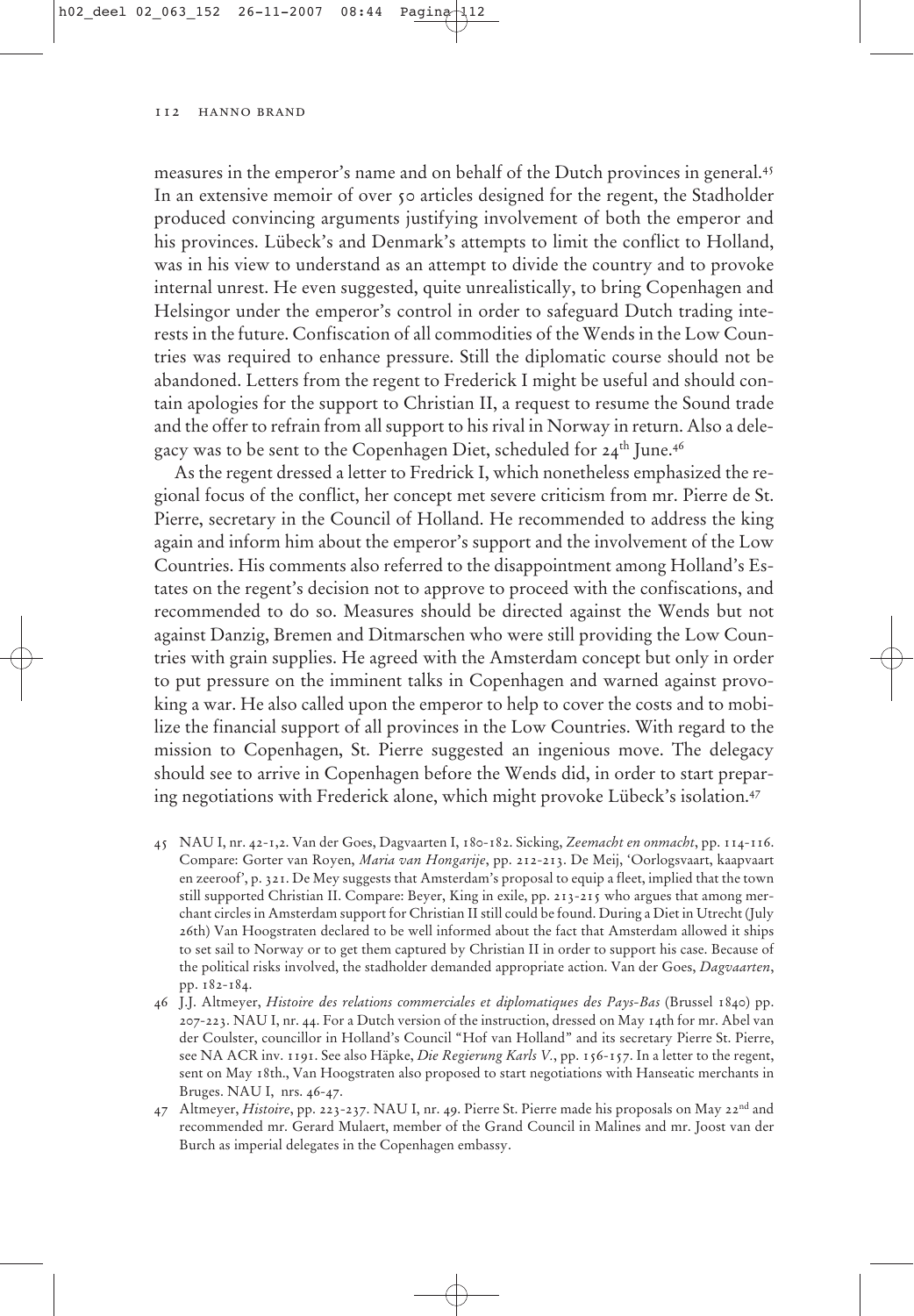Convinced of the devastating consequences of a prolonged closure of the Sound, the regent wholeheartedly endorsed St. Pierre's and Van Hoogstraten's advise. Both had pointed out that the conflict would cause starvation as a result of lacking grain imports and widespread unemployment in the many economic sectors dependant on the Baltic trade. Social uprisings on a much larger scale than those who already had occurred in Enkhuizen several weeks before were to be feared. The emperor approved the project in the course of June, promised to cover 50% of the costs for building up the fleet, agreed to further negotiations and ordered to proceed with the arrest of Wend commodities to enhance pressure on the talks in Copenhagen. Finally, he agreed to the extremely detailed instruction, the regent had dressed up for the Copenhagen embassy, which left no doubt about the intentions of the emperor to defend the interests of his subjects. He explicitly confirmed that the matter regarded all his provinces and that it had to be treated as such.48 On June 11<sup>th</sup>, the emperor informed Frederick I on the Habsburg standpoint and emphasized that in case an agreement remained out of reach, retaliations were to be expected.49

It was exactly the support of the emperor and with it the financial and coercive means he was able to mobilize, which might determine the outcome of the negotiations. Lübeck, the Wend cities and Denmark had already witnessed the effectiveness of the Habsburg diplomatic machinery in this respect. Despite fundamental contradictions within the Low Countries, the Habsburg diplomatic mission towards Bremen in 1514 put an end to a four years lasting trading conflict and with it a Sound blockade directed against Holland. In 1524, a Habsburg embassy forced Lübeck into the defensive as it for a second time successfully negotiated the relaxation of new closure of the Sound. In both cases, the Habsburg delegacy carefully exploited the clashes of economic interests among the Danish and Hanseatic coalition partners which contrary to the Habsburg embassy, caused the delegations to drift apart.50 It is against such a background, that Holland's Estates and with it the Habsburg government insisted on the dressing of diplomatic instructions which despite the economic controversies breathed political unity and determination.

<sup>48</sup> NAU I, nr. 57 (10 June 1532).

<sup>49</sup> Rigsarkivet Copenhagen (Henceforth RC) inv. 301 Tyske Kancelli. Spanske Nederlande: A I Brevveksling mellem Statholderne og det danske Kongehus 1. 1508-1567: … so mag dein liebd wol ermessen das uns nit geburen wil gedach te unser underthanen zu beschuzen und in handhaben zu unterlassen. Wie dan dein liebd solchs alles durch die genant unser kuntliche liebe schwester und stathalterin weiter vernemen wirdt…

<sup>50</sup> Lahaine, 'Die Hanse und Holland', pp. 271-276. and F. Vollbehr, *Die Holländer und die Deutsche Hanse* (Lübeck 1930) pp. 65-66.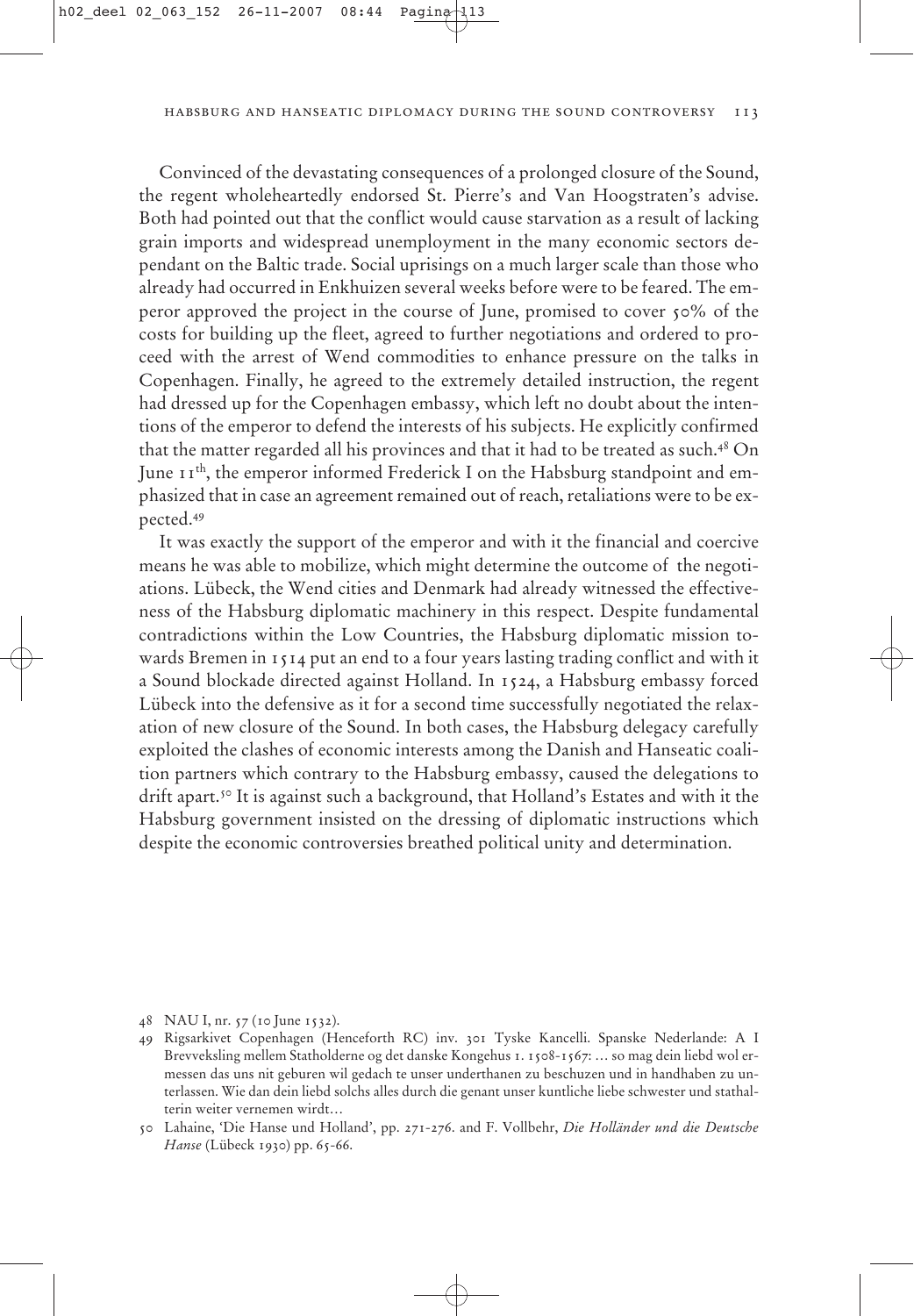# **Conflicting interests in the Low Countries**

Holland's and Habsburg attempts to forge a territorial unity for the sake of its foreign economic policy did however not reflect the actual situation in the Low Countries. Both the southern and eastern provinces had difficulties in accepting economic policies which primarily served Holland's interests. Flanders dependency on it's Hanseatic staple market in Bruges and the predominant passive trading structures in both Antwerp and Bruges, where considerable numbers of Hanseatic merchants resided, made that good relations with Lübeck and its Wend allies had to be preserved.51 In the east, the economies of Hanseatic towns like Kampen and Deventer heavily relied on the preservation of their Hanseatic trading privileges abroad. Despite the inclusion of the province of Overijssel, where the most important Dutch hanseatic towns were situated, into the Habsburg empire in 1528, the German Hanse still influenced economic policies in the region. Conflicting interests existed also within the borders of the County of Holland.52 With Amsterdam still on the rise as Holland's main port towards the Baltic, considerable numbers of Hanseatic vessels landed in the harbours along the Scheldt estuary in Zealand. Between 1536 and 1550 50% of all Hanseatic trade was focussed on Arnemuiden, Veere, Middelburg and Zierikzee, which functioned all as satellite harbours for the Antwerp market.53 The decentralization of Hanseatic trade created a situation in which town councils, merchants and entrepreneurs in the various regions refused to implement Habsburg policies as formulated during the Diets organized the Hague.

Such an attitude offered Lübeck welcome opportunities to exploit the contradicting interests at her benefit. In March 1532, Lübeck undertook action in order to revive the grain trade towards Bruges. The Bruges council had requested the Danish King to deliver passports enabling a limited number of grain ships to sail through the Sound and to set sail to Bruges. Lübeck thereupon confirmed to possess such passports and emphasized its willingness to support Bruges in other matters providing that its council continued to safeguard the interests of the Hanseatic merchants in Flanders.<sup>54</sup> A complaint dressed by Middelburg in April 1532, reveals that vessels charged with grain also continued to land in Veere. Despite a general interdiction on exports in order to limit grain shortages in the Low Countries, Veere's merchants were accused to re-export Baltic grain towards England, France and beyond. Such practices had the blessing of the regional waterbailiff who in turn acted according orders of Adolph of Burgundy, lord of Veere. The position of Adolph of Burgundy is revealing since he was admiral of the Habsburg fleet in the

54 NAU I, nr. 43.

<sup>51</sup> See for example P. Stabel, B. Blondé and A. Greve (eds.) *International trade in the Low Countries (14th-16th centuries). Merchants, organization and infrastructure* (Leuven, Apeldoorn 2000).

<sup>52</sup> See for example Tilly, *Holland under Habsburg rule,* pp. 52-60.

<sup>53</sup> M. van Tielhof, *De Hollandse graanhandel 1470-1570. Koren op de Amsterdamse molen* (The Hague 1995) pp. 129-138, 152-156 [Hollandse historische reeks, 23].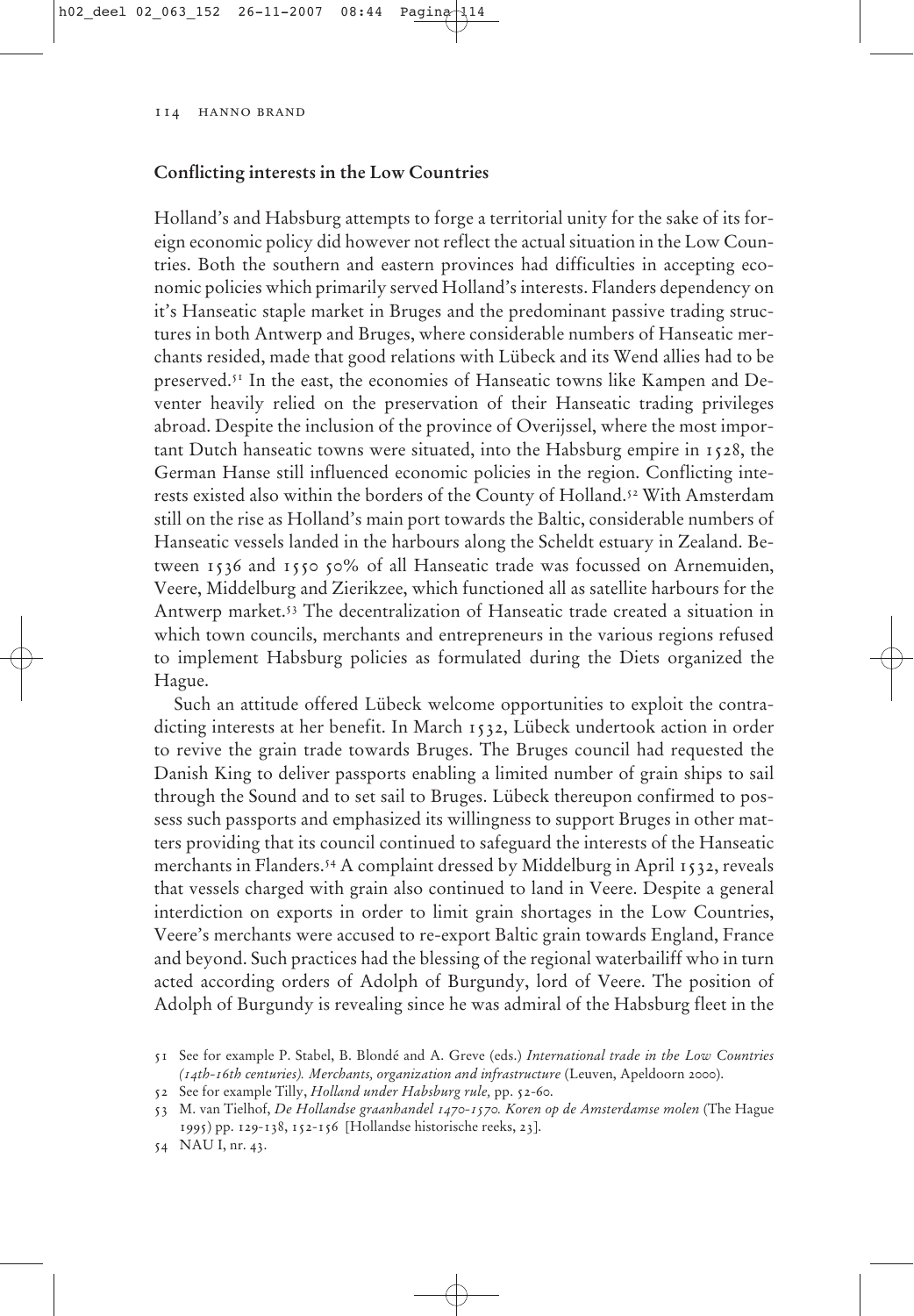Low Countries and thus expected to implement official policies instead of serving the particular interests of his main power basis in the country.55

Trading activities in Veere itself were focused on re-export of Hanseatic commodities coming from the east and therefore benefited form good relations with Lübeck and its allies. It explains why the confiscation of Hanseatic commodities, as ordered by both the regent and the emperor, met severe resistance. As the Habsburg official Joris van Espleghem tried to lay his hands on the cargoes of 18 Hanseatic ships which had landed in Veere, it was Adolph of Burgundy himself who refused to come his aid. His claims that he had obtained the regent's special permission to allow Hanseatic trading activities in the region, seriously undermined Habsburg efforts to enhance pressure on Lübeck and its Wend allies.<sup>56</sup> Be it as a result of bad preparation or not, Van Espleghem's mission turned into a failure as also in Antwerp, Bergen-op-Zoom, Bruges and elsewhere local authorities and entrepreneurs vented their pro-Hanseatic sentiments while refusing to co-operate.57 Private merchant interests also offered Frederick I opportunities to circumvent the Habsburg interdiction on export towards the east. According to a report dressed by Van Hoogstraten on behalf of the emperor, the Danish king had managed to charter six Antwerp vessels in order to secure salt imports from Bretagne into Denmark. Resenting the acts of the involved Antwerp merchant, the Stadholder added that such practices were exclusively based on self interest 'sans avoir regard au général' and were aimed to provoke discords among the provinces in the Low Countries.<sup>58</sup>

Tensions also rose in the Dutch hanseatic towns, as the Amsterdam Council refused to allow a Kampen vessel, destined for Hamburg, to leave its harbour. The prohibition almost triggered a social rising in Overijssel, where the measure was interpreted as a violation of Hanseatic privileges and a threat to economic welfare. The episode is revealing because it shows that the political incorporation of Overijssel in the Habsburg empire did by no means imply acknowledgement of the emperor as the region's main representative abroad when economic matters were at stake. In fact, the treaty of 1528 which confirmed Overijssel's annexation specifically stipulated that its main towns were entitled to preserve their Hanseatic privileges abroad.59 It implied a recognition of their membership of the Hanse and with it the continuing existence of economic divisions within the Low Countries. What however tipped the scale to the advantage of a united Habsburg diplomatic offensive, was the country's dependency on Baltic grain imports and the fear of social unrest caused by the threat of rising prices and increasing unemployment.

- 55 NAU I, nr. 36. See also Sicking, *Zeemacht en onmacht,* p. 118.
- 56 NAU I, nr. 58. Sicking, *Zeemacht en onmacht,* p. 118.

59 Ibidem, nr. 55.

60 NAU I, nr. 51.

<sup>57</sup> See for Van Espleghems' report and Van Hoogstratens estimations on the failure: NAU I, nrs. 50, 58 and 68. Also Gorter-van Royen, *Maria van Hongarije*, p. 214.

<sup>58</sup> NAU I, nr. 56.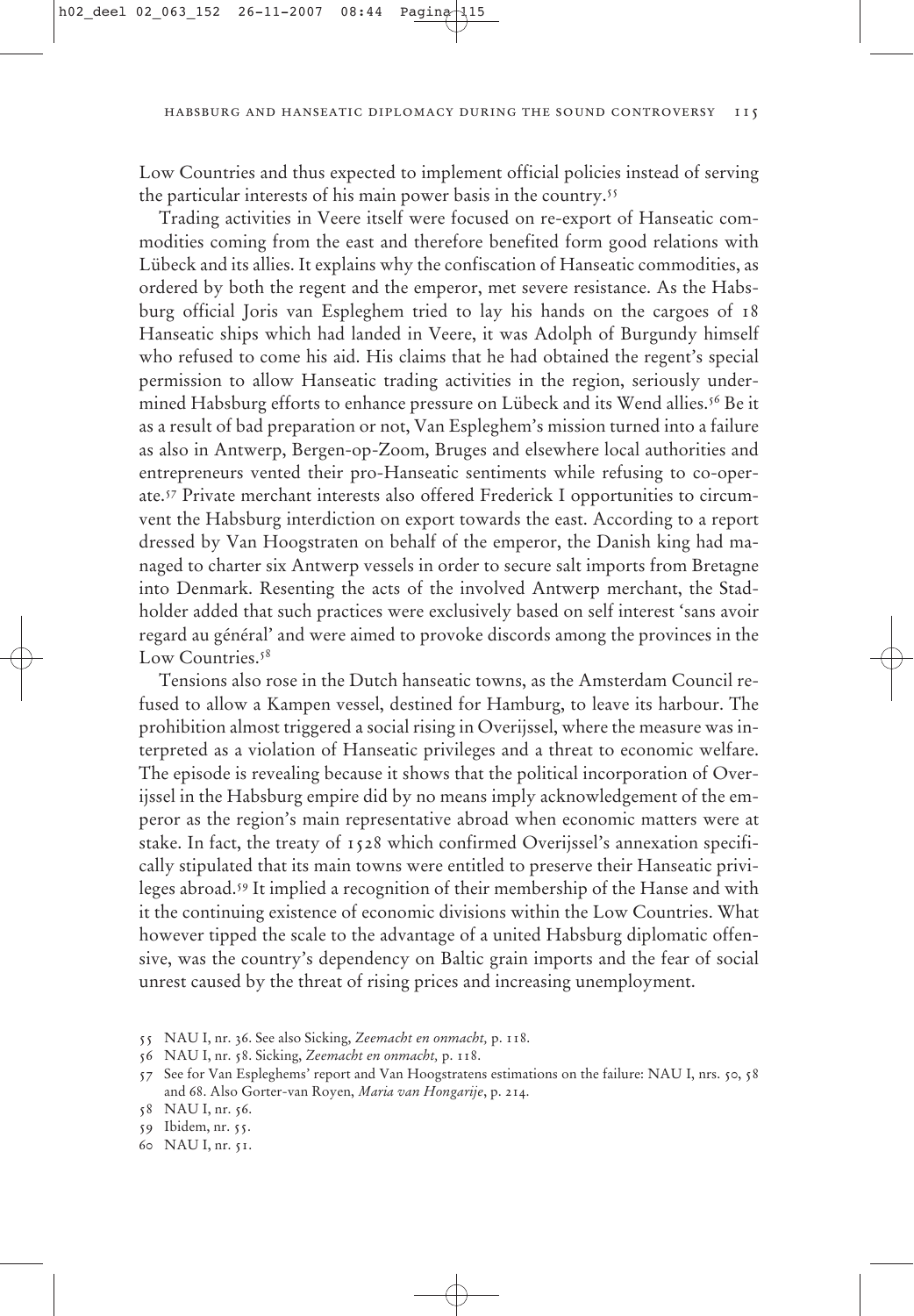# **The Copenhagen Diet**

The Habsburg instruction for the Copenhagen Diet was dressed on June  $4<sup>th</sup>$  and focused on both the relaxation of the Sound closure and the allegations concerning Holland's support to the cause of Christian II. Although both matters were intertwined, it fits our purpose to concentrate on the economic consequences of the crisis. The argument of the instruction is built upon the Copenhagen Treaty of 1524, which allowed free access to the Sound and the Baltic on condition of non-support to Christian II. Since Habsburg denied any support to Christian II and argued that the material support delivered by Amsterdam and the County of Holland were granted under pressure, the Habsburg government refused any responsibility. The instruction addressed most and for all King Frederick of Denmark, who was with Lübeck held responsible for the capture of several Dutch vessels in Copenhagen, who were then used as warships in the conflict against Christian II. It also refers to several captures of ships from Leiden, Gouda and Edam, respectively returning from England, Ditmarschen and Dunkirk. Also several fishermen had been seized and indemnities were requested. The request of free access through the Danish waters and to the countries around the Baltic, including Sweden and Prussia, must be seen as the core of the demands formulated in the instruction. Anticipating the installation of a quota system, the instruction emphasized the principle of free trade. The delegates received instruction to point out the benefits of free trade for Denmark and the Baltic regions, whilst Lübeck was reproached to solely defend its own interests. At several instances in the instruction, the role of the emperor and the violation of his rights, as being the overlord of the Habsburg Low Countries, were highlighted.<sup>60</sup> It provided the delegacy with the justification to present themselves as *orators* speaking on behalf of the emperor.<sup>61</sup>

Contrary to the Habsburg mandate, the Wend instructions for the Copenhagen meeting were a demonstration of disunity. The mandates did not cover each other, but highlighted Lübeck's isolated position with regard to the Dutch matter instead. Before traveling to Copenhagen, the delegacies had met on June 11<sup>th</sup>. Lübeck hoped to convince Hamburg, Wismar, Stralsund and Rostock to conclude a treaty on the basis of the April proposals which aimed at the formation of an anti-hollandish alliance. Again the diverging instructions prevented the coming about of a common standpoint. The Wend cities argued not to dispose of instructions which allowed them to sign a union with Denmark. Hamburg refused arguing that it never had agreed on a war with the Dutch and left the meeting. Rostock maintained not to possess instructions allowing them to subscribe such a treaty.62 In the end only Stralsund promised further support in the war against Christian II.

<sup>61</sup> The delegation was composed of mr. Gerard Mulaert, councillor at the Grand Council in Malines, Joost Aams van der Burch, member of the Council of Brabant and the Amsterdam representative Cornelis Benninck, NAU I, nr. 62. See for credentials of Cornelis Benninck: RC inv. 301 Tyske Kancelli. Spanske Nederlande: A II Akter og Dokumenter vedr. det politiske Forhold til de Spanske Nederlande. Akter Cornelis Banninck's Hverv (1532).

<sup>62</sup> Waitz*, Lübeck and Wullenwever*, I, pp. 158-159. Regarding Rostock, see HR IV/1 nr. 122.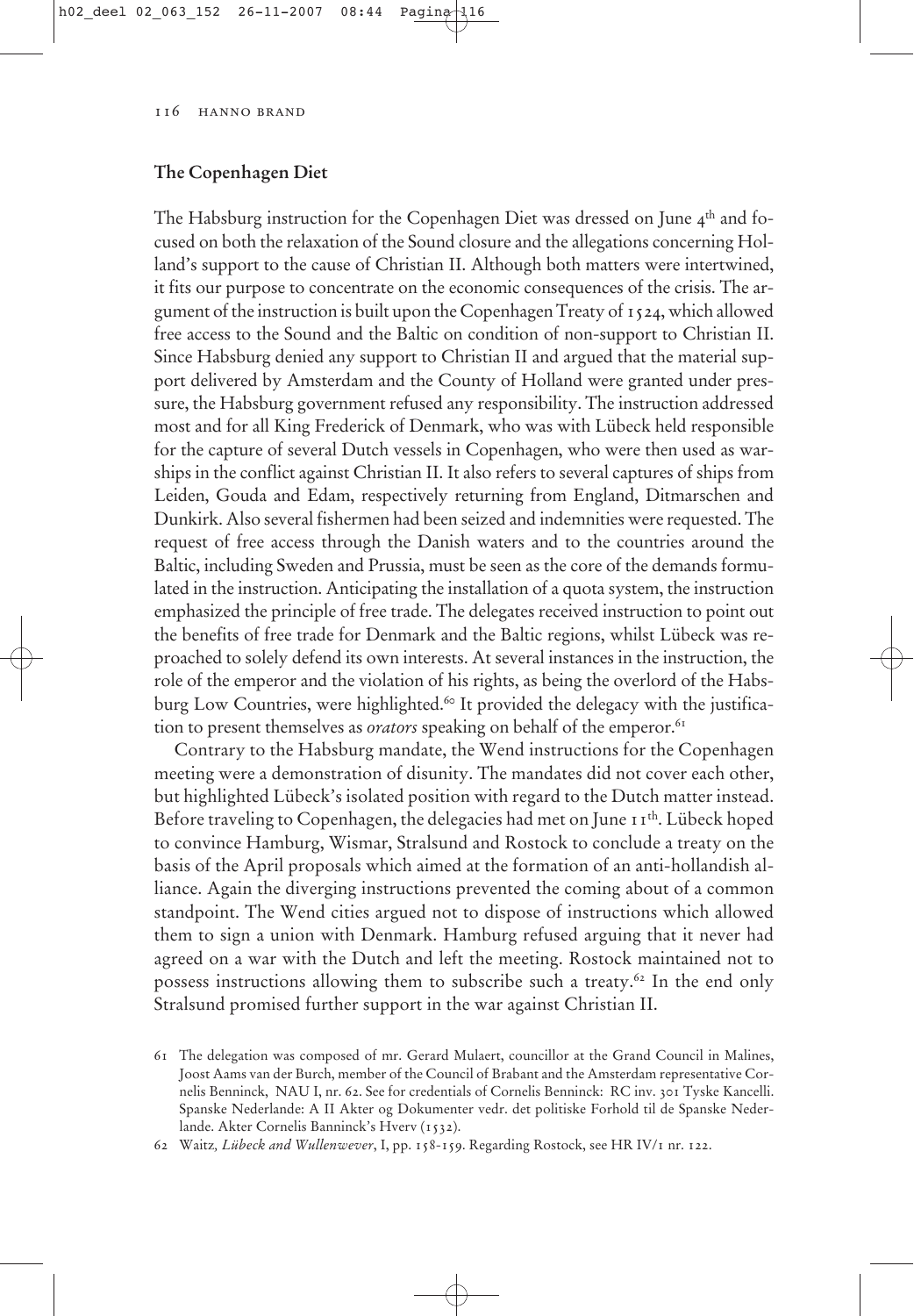The Lübeck instruction indicated that the town was only willing to compromise on condition that the confiscations in the Low Countries were annulled. It was also prepared to call another Diet if negotiations ended inconclusive but added that under such circumstances the Sound closure would be prolonged. Still it tried to put pressure on Denmark, warning that if the King decided against a coalition against Holland, Lübeck would withdraw its military support. Anticipating probable Danish goodwill towards the Dutch, the delegates had to prevent overruling by the King.<sup>63</sup> In fact, it was exactly that what happened during the Copenhagen sessions. After having failed to convince the Wend cities to join the proposed union with Denmark against the Dutch, Lübeck also arrived late. The delay allowed the Habsburg envoys to initiate separate negotiations with the King of Denmark as was suggested in earlier proposals to the regent. The King, however, decided to wait for the Wend delegation to discuss the matter.<sup>64</sup>

Before real negotiations started, Danes, Wends and Dutch assembled in order to line up their mutual reproaches and demands. Habsburg was accused of having violated the Copenhagen Treaty of 1524 and to have delivered support to the pirates Kniphof and Clement, who had raided the seas at the benefit of Christian II in 1525.65 Also Holland's support to the Norwegian campaign of Christian II was emphasized as was the distribution of satirical songs at the detriment of Frederick I. Especially Lübeck and the Wends raised protests against the confiscation of Hanseatic commodities in the Low Countries.<sup>66</sup> After the Habsburg delegation disclosed its view on the events and denied all direct involvement or invoked the argument of force majeur, a separate meeting between the Danish and Wend delegates was organized. De Danes left no doubt about their wish to reconcile with the Habsburg Low Countries because it feared subsequent military support to Christian II in case negotiations failed. The Danish king had also put forward that Lübeck's presence might annoy the Habsburg delegacy and therefore jeopardize the conference. Lübeck then resigned from the conference table until an agreement between Danes and Dutch was reached.<sup>67</sup> Instead of being a leading partner, Lübeck was now obliged to accept a second rank position.

- 63 The instruction was read before an audience of 100 burghers form Lübeck, who all endorsed the text by a voting procedure. HR IV/1 nr. 121.Waitz*, Lübeck and Wullenwever*, I, 159 and 332-333 nr. 42.
- 64 Delegations from Sweden and the Wend towns Wismar, Stralsund and Rostock also joined the Conference, but did not negotiate with the Habsburg ambassadors.
- 65 See for his episode: Sicking, *Zeemacht en onmacht,* pp. 112-114. Beyer, 'King in exile', pp. 217-224.
- 66 HR IV/1 nr. 116 § 6-13. A summarized version of the extensive report on the Copenhagen Diet, written by the Lübeck secretary Lambert Becker is published in Waitz, *Lübeck unter Wullenwever*, I, pp. 333-340 nr. 43.
- 67 HR IV/1 nr. 116 § 14. 'edder dat k.dt. durch etlike orer rede mi tonen allene handelen letemn, wente der van Lubeke name were by den luden also hetisch dat ße den nicht mochten nomen horen. De keyserischen wolden wol mit ' k.dt. handeln, denne, sobalde men de van Lubeck nomede, wert alle vorlaren'. Another reason might have been that Lübeck's instruction included directives not to start negotiations with Habsburg as long as the confiscation of Hanseatic commodities in the Low Countries was annulled. Häpke, *Die Regierung Karls V.,* p. 159. Waitz, *Lübeck unter Wullenwever*, I, pp. 159, 331.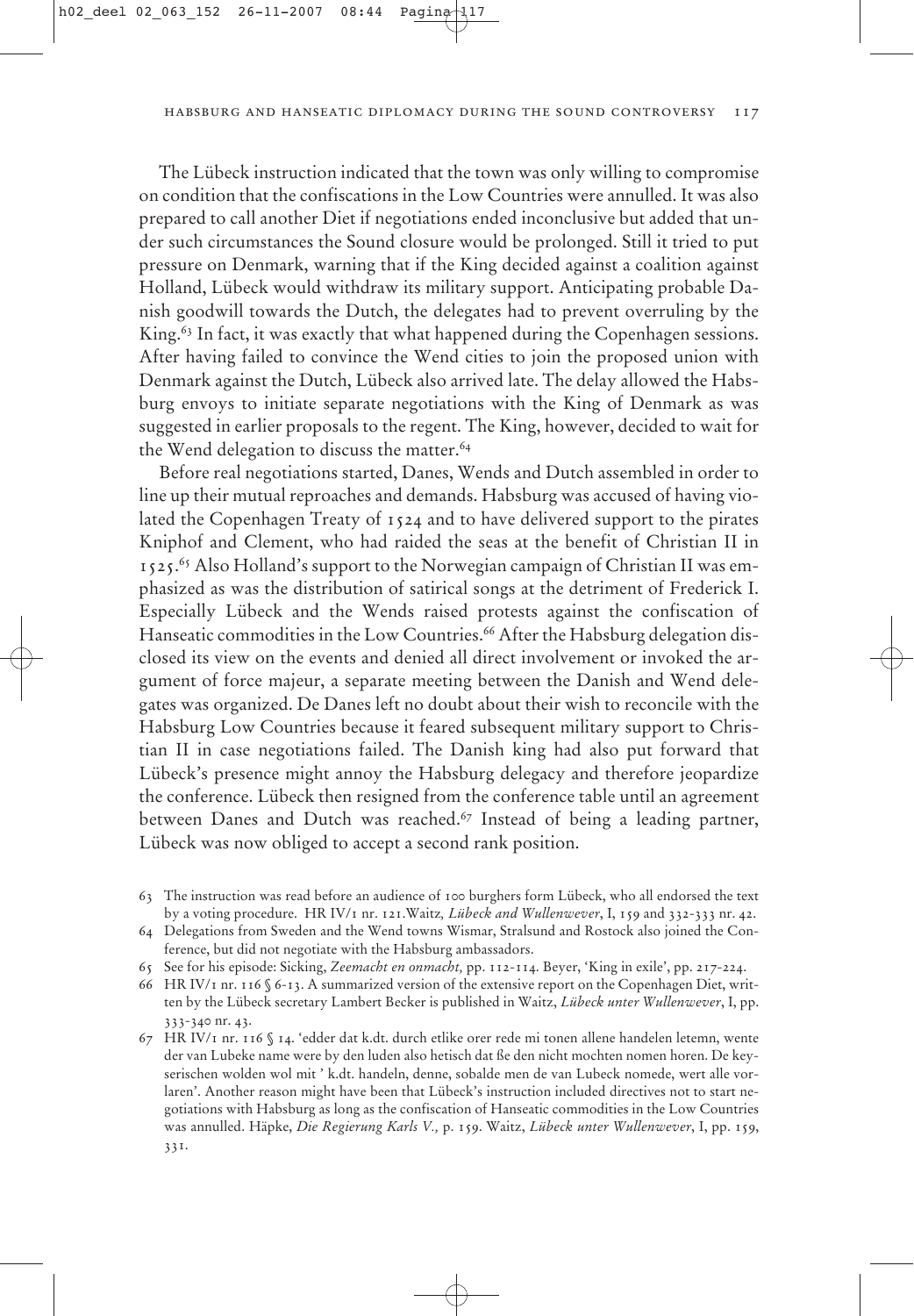Only three days were needed to reach a settlement.<sup>68</sup> Since Denmark had no intention to be involved in a war with Habsburg as long as Christian II posed a major threat in Norway, and Danzig with the Baltic cities sided with the Dutch, it gave in on all major issues.<sup>69</sup> The Sound blockade was to be lifted on the sole condition that the Low Countries would refrain form support to Christian II. In order to prevent all attempts to do so, traffic to Norway had to be interrupted, not only from the Low Countries, but also from the Wend cities.<sup>70</sup> Both parties agreed on a settlement concerning the indemnification of damages caused by the capture of Dutch ships or the alleged support to Christian II by Habsburg. Again the Dutch delegacy had the upper hand, since it was recognized that support to Christian II was not to be treated as an imperial matter, but as the voluntary deeds of some individuals in the Low Countries who had acted without the emperor's consent. Both parties therefore agreed that indemnities were to be granted to private persons and that requests for restitutions were to be treated by the regional courts.71 The Habsburg delegation only promised to cut short long procedures in the imperial courts of justice, in order to allow both Danes and Wends to return to business as soon as possible. In the final treaty, there is no trace of Lübeck's demand to impose a staple policy or to introduce a quota system. The principle of free trade on the Baltic was acknowledged by the Danes, whilst Lübeck had swallowed all its demands and proposals put forward during the April Conference in Copenhagen.

Initially Lübeck refused to sign the Copenhagen treaty. The course of the negotiations allowed its envoys to consider the results as a bilateral agreement between Denmark and Habsburg. Lübeck's refusal to sign aroused the fury of the Danes delegacy, but the city only gave in after Chancellor Von Utenhoffer declared that the new Copenhagen treaty did not affect former plans and proposals related to the alliance forged in April. Both Lübeck's role at the sidelines of the Conference and its failure to rally Hamburg and the Wends behind its cause emphasized its isolated position in the conflict. The Habsburg delegacy had taken advantage of such weaknesses. The military threat Christian II posed in Norway and the refusal of Danzig and the eastern Baltic cities to join a coalition against Holland, had reinforced its position. It was, also the careful exploitation of actual political circumstances and economic dependencies combined with skilful diplomatic tactics that provoked the rupture of the Danish-Wend coalition.

<sup>68</sup> Only after Dutch and Danes had reached a formal understanding on July  $7<sup>th</sup>$ , Habsburg initiated a meeting with Lübeck which was geared to the annulment of the confiscations and the liberation of a Wend merchant, held prisoner in Holland. After both parties agreed upon a solution, order was given to dress up the final treaty on July  $9^{th}$  HR IV/1 nr. 17-38.

<sup>69</sup> See for the treaty NA The Hague ACR inv. 1193 and NAU I, p. 69-70 nr. 62 It has been maintained that as soon as the news reached Copenhagen that the Dutch were to build up a military fleet, Denmark gave in to the Habsburg demands. Gorter van Royen, *Maria van Hongarije*, p. 214.

<sup>70</sup> Later, after the Conference was over, the Danish king indicated that he would never deny a Wend request to sail to Bergen or elsewhere in Norway.

<sup>71</sup> Häpke, 'Der Untergang', pp. 101-102.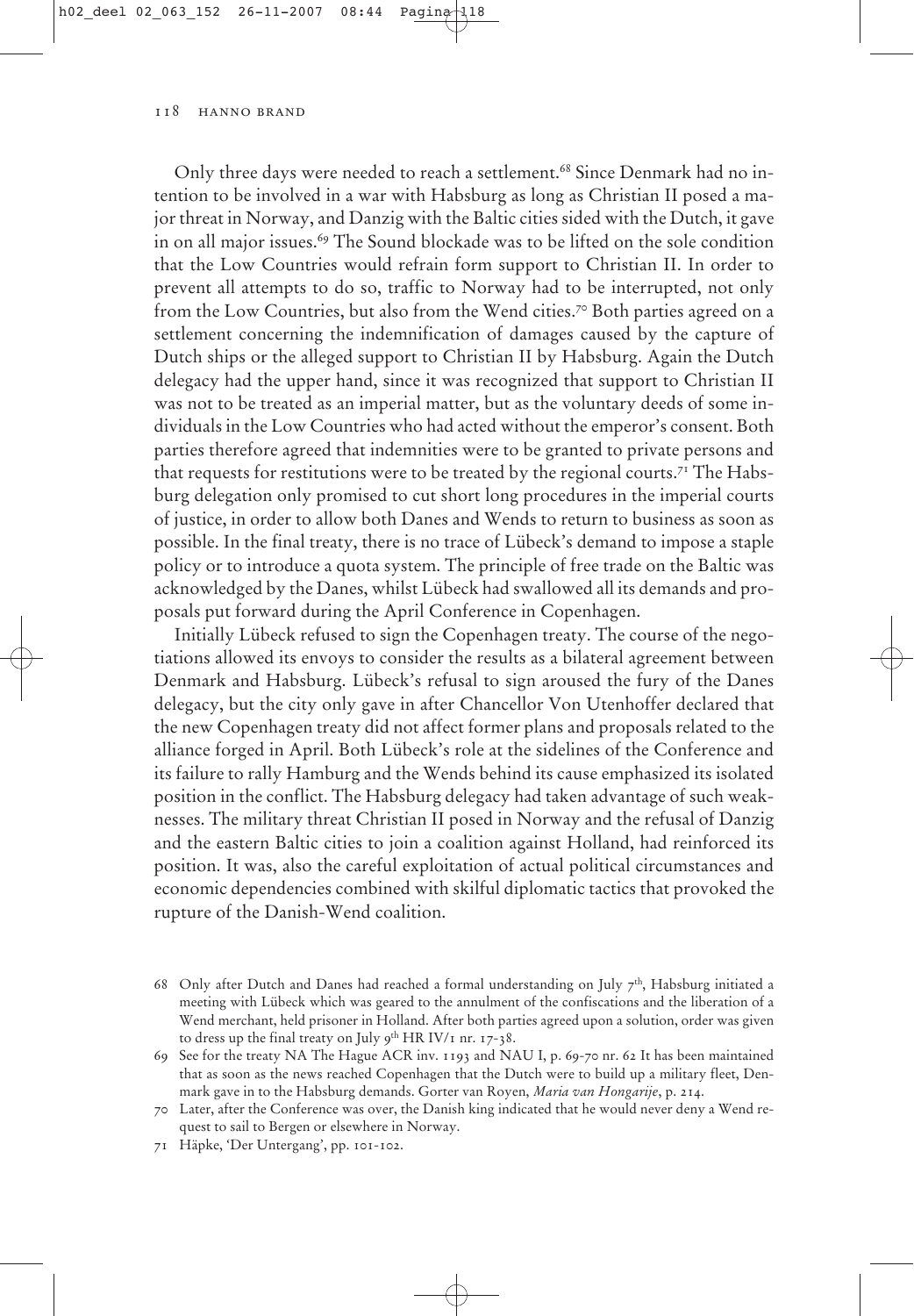# **The aftermath of Copenhagen**

The fundaments of the treaty were however shaken as soon a the news reached Copenhagen on July  $I_4$ <sup>th</sup> that Christian II had been captured. It triggered an immediate change in Lübeck's attitude. Whilst Denmark intended to take its distances from Lübeck, the Trave city re-launched former conditions to her military support. It demanded implementation of its staple policy and insisted on the introduction of a quota system, which would reduce the number of Dutch passages to 200 ships.<sup>72</sup> Denmark agreed but it managed to prevent that strict numbers were mentioned in a separate treaty with Lübeck. A second treaty, signed at the end of July reaffirms the coming about of a Danish-Wend union, Hamburg included, in order to establish a quota system for a period of ten years in case the Dutch violated the Copenhagen treaty.

Lübeck's next move consisted in finding solid grounds to cancel the Copenhagen treaty.73 These were to be found in the conditions linked to the restitution of Wend property and the assignment of indemnities. In the autumn of 1532 Lübeck managed to convince Denmark to claim further indemnities for Dutch help against Christian II as this appeared from letters seized from the captured King. Arguing that claims of about 300.000 guilders were justified and that, contrary to the Copenhagen treaty, jurisdictional procedures in the Low Countries were still too long, a Danish-Wend delegacy was sent Bergen in Hainault in December to meet the regent. As Mary of Hungary, after having consulted representatives from several seafaring towns and industrial centres in Holland, refused to acknowledge such claims, the delegates tried to drive a wedge between the various provinces.74 A new Sound closure should only affect Holland and separate negotiations with Flanders, Brabant and Zealand were due in order to allow them free trade on the Baltic.<sup>75</sup> Letters produced by one of Frederick's court members indicated that the provinces were indeed ready to act on behalf of their own interests. But as the regent forbid both the foreign ambassadors and the provinces to engage separate negotiations and threatened with a war sustained by the united Low Countries and Spain, Denmark withdrew its claims.<sup>76</sup> According to Häpke, the regent succeeded with this firm standpoint to realize some sort of 'Unionspolitik' avant la lettre, which doubtlessly had contributed to the success reached in Copenhagen in July and now definitely prevented the coming about of a anti-Dutch alliance between Denmark and Lübeck.77

- 73 NAU I, nr. 77. A letter dressed on Nov. 8, 1532 by Holland's councillor Van Assendelft to Van Hoogstraten vented fears that Lübeck would grab every opportunity to annul the Copenhagen treaty.
- 74 Van der Goes, *Dagvaarten,* pp. 189-191. Van der Goes mentions delegates from Dordrecht, Haarlem, Delft, Leiden, Hoorn, Enkhuizen, Monnikendam Edam and Rotterdam. The presence of the Amsterdam delegates Jacob Pietersz. Harinck, Cornelis Benninck and the secretary Andries Jacobsz. is confirmed in MA Amsterdam inv. 5014-2 (city accounts 1532) fo. 33. See also NAU I, nr. 78.
- 75 Gorter-van Royen, *Maria van Hongarije*, pp. 214-215. De Meij, 'Oorlogsvaart', p. 321.
- 76 Van der Goes, *Dagvaarten,* pp. 189-191. Altmeyer, *Histoire des relations,* p. 238.
- 77 Häpke, *Regierung Karl V.,* p. 161.

<sup>72</sup> Handelmann, *Die letzten Zeiten*, p. 195.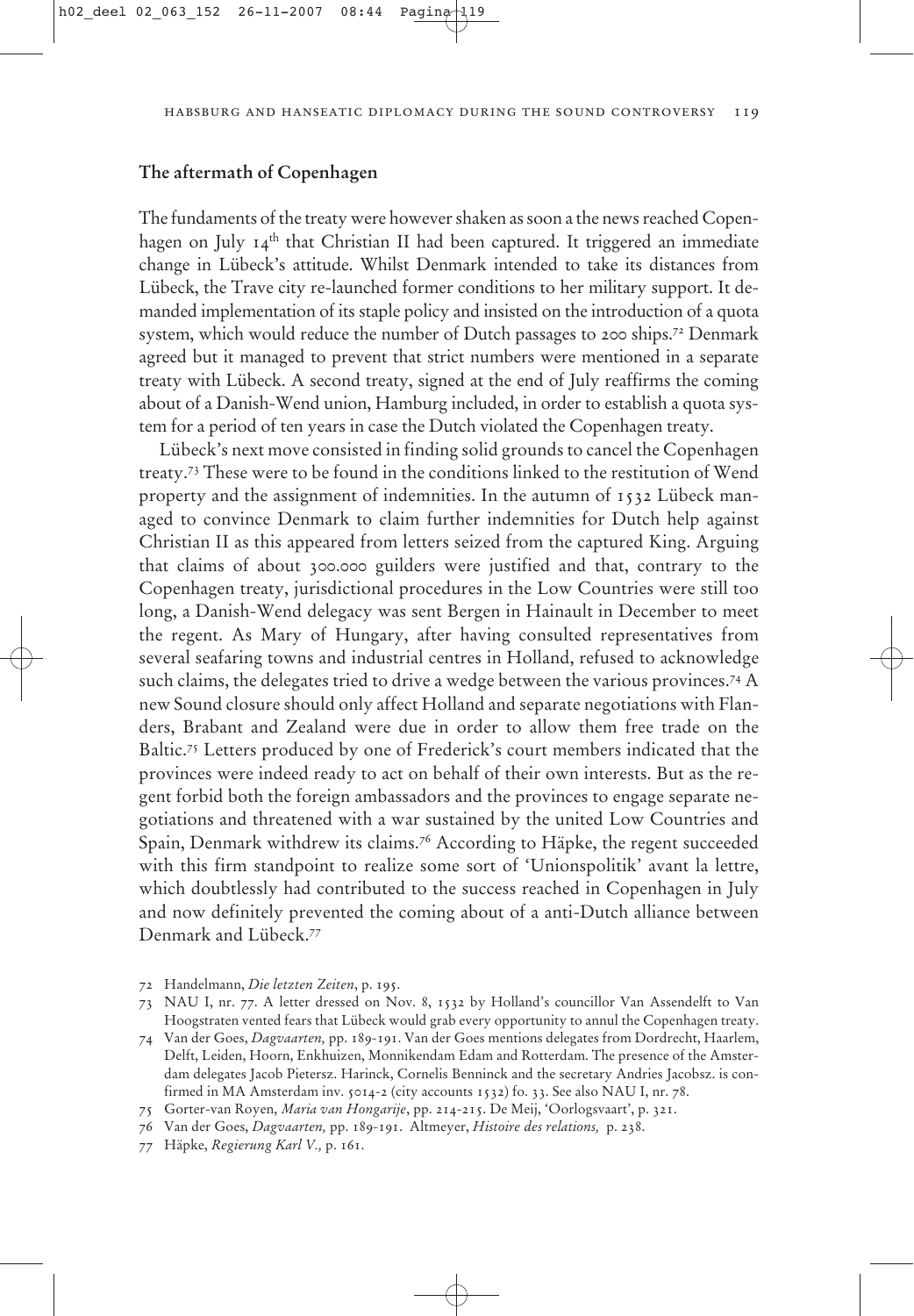It was, however, due to Lübeck's determination to continue the struggle that trade through the Sound could not be resumed. In May 1533, Lübeck declared war on Holland and forced it to undertake military action to protect its trading interests. Although the resolution of this conflict lays beyond the scope of this contribution, it must be emphasized that discords among Holland's Estates and the provinces indicate that the 'union' forged at the sake of the Copenhagen Diet in the summer of 1532, still rested on shaky grounds.78 Military gains of a sea campaign lead by the Flemish noblemen Van Meekeren were therefore meagre, but the offensive approach probably served Habsburg's intention to resolve the conflict at the negotiation table.79 Treaties between Habsburg and Denmark, signed in October 1533, granted Holland's merchants free passage though the Sound and represented a further step towards Lübeck's isolation. In the spring of 1534, a Habsburg delegacy which counted Cornelis Benninck among its members, entered peace talks with Lübeck and eventually agreed on a four years truth.<sup>80</sup> The treaty, which came about after mediation by Lübeck's former ally Hamburg, coincided with growing opposition against Wullenwever's regime which finally fell in the spring of the very next year.81 With it a period of particular fierce anti-hollandish trading policies came to an end.

### Conclusions **Conclusions**

There is no doubt, as Tracy already argued, that pressure from external forces like the Wend Cities and Denmark obliged the cities and Estates in Holland to co-operate.<sup>82</sup> It were however, Holland's Towns and Estates and the administrative machinery behind it, that dressed the main lines of Habsburg foreign economic policies in the Baltic. They succeeded in creating the fiction of having neutralised internal rivalries between towns and regions in the Low Countries for the sake of diplomatic success. They also convinced the Habsburg government to undertake energetic action at the benefit of the Low Countries general welfare, which as far as it concerned the grain trade, certainly held some truth. More important was however that Holland's Estates, with Amsterdam, the seafaring cities north of it and the main industrial centers, succeeded in activating Habsburg diplomacy to its own advantage. In that sense Holland gained an enormous advantage over its main opponent Lübeck, that in the course of the conflict was alienated from Denmark and its Wend allies and finally fought a battle in almost perfect isolation. The bottom line of the argument presented here is that neither the League nor the Habsburg Low

<sup>78</sup> *Ibidem*, p. 162-164.

<sup>79</sup> Sicking, *Zeemacht en onmacht*, p. 117.

<sup>80</sup> Häpke, *Regierung Karl V.,* pp. 171-173. Tilly, *Holland under Habsburg rule*, p.111. Gorter-van Royen, *Maria van Hongarije,* pp. 215-217.

<sup>81</sup> Hauschild, 'Frühe Neuzeit und Reformation', p. 396-405. Postel, 'Auf dem Weg', pp. 172-173.

<sup>82</sup> Tracy, *Holland under Habsburg rule*, p. 63.